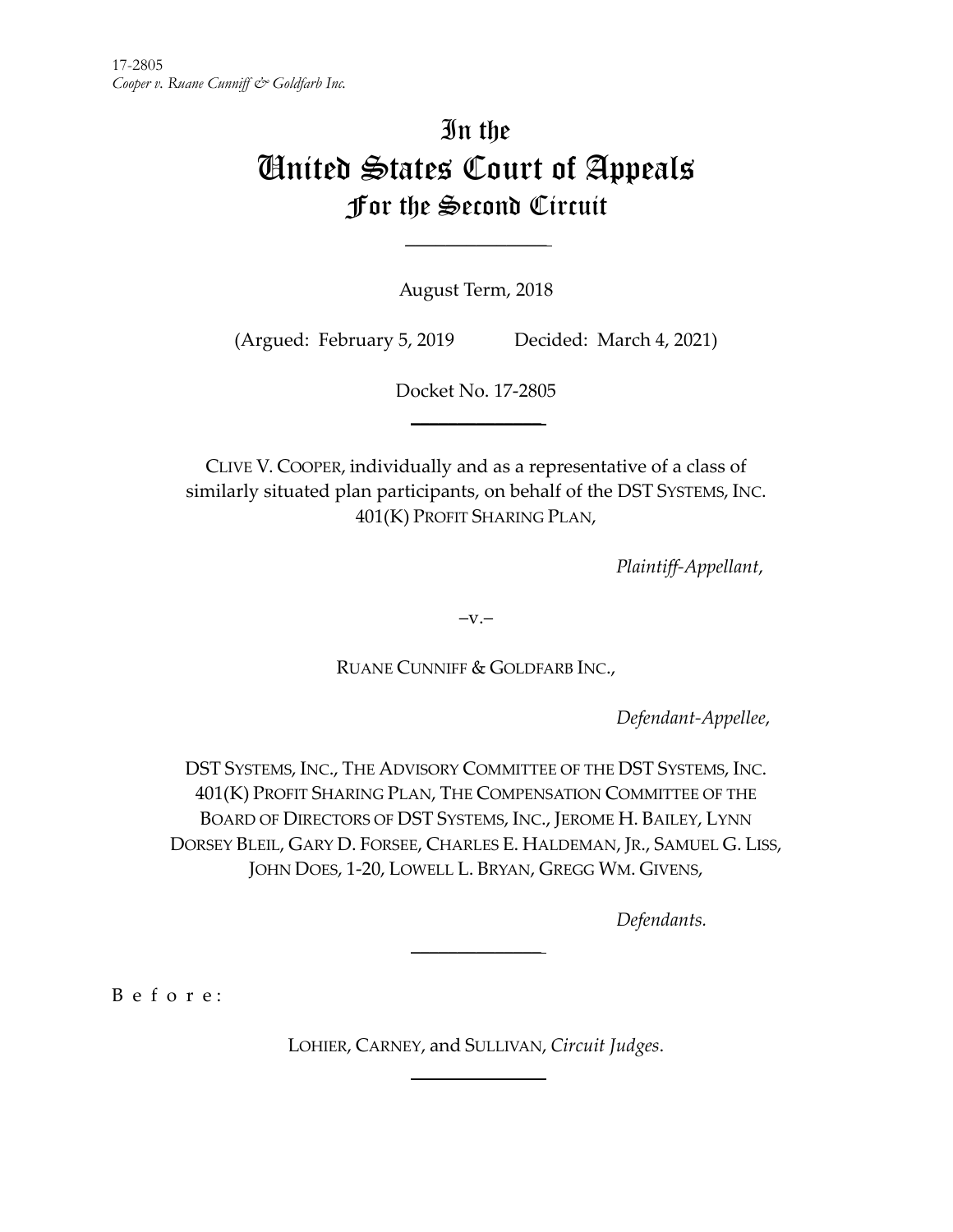Plaintiff-Appellant Clive V. Cooper appeals from a district court order compelling arbitration of his claims for breach of fiduciary duty under § 502(a)(2) of the Employee Retirement Income Security Act of 1974 ("ERISA"), 29 U.S.C. § 1132(a)(2). Cooper filed suit in 2016 as representative of an ERISA Plan and its participants. He alleged that Defendant-Appellee Ruane Cunniff & Goldfarb Inc. ("Ruane"), a thirdparty investment manager and plan administrator retained by Cooper's employer, DST Systems, Inc. ("DST"), mismanaged the assets of DST's 401(k) profit-sharing fund, causing it to lose substantial value. When he joined DST, Cooper agreed with DST to arbitrate "all legal claims arising out of or relating to employment." The district court concluded that Cooper's ERISA claims against Ruane "relate to" Cooper's employment and that Ruane, although not a signatory to the agreement to arbitrate, was entitled to rely on it to compel arbitration. On review, we conclude that the district court erred. Cooper's ERISA claims for breach of fiduciary duty are not properly understood to be "related to" his employment: none of the facts Cooper would have to prove to prevail on his claims pertain to his employment; and other individuals and entities that were never employed by DST could have brought identical claims, including other Plan beneficiaries, the Secretary of Labor, and DST itself. *See* ERISA § 502(a)(2), 28 U.S.C. § 1132(a)(2). Moreover, Congress explicitly authorized plan beneficiaries and others to sue individual fiduciaries in federal court for breach of their duties under ERISA: to interpret the Arbitration Agreement as mandating arbitration of ERISA fiduciary claims would unacceptably undercut the viability of such actions. *See Coan v. Kaufman*, 457 F.3d 250 (2d Cir. 2006). That result is neither required by the Arbitration Agreement's express language nor acceptable in light of ERISA's protective purposes.

 $\overline{\phantom{a}}$  , where  $\overline{\phantom{a}}$ 

REVERSED.

Judge Sullivan dissents in a separate opinion.

MONIQUE OLIVIER, Olivier Schreiber & Chao LLP, San Francisco, CA (James E. Miller, Laurie Rubinow, Shepherd, Finkelman, Miller & Shah, LLP, Chester, CT, *on the brief*), *for Plaintiff-Appellant*.

ROBERT J. WARD (Frank W. Olander, Minji Reem, *on the brief*), Schulte Roth & Zabel LLP, New York, NY, *for Defendant-Appellee*.

 $\mathcal{L}$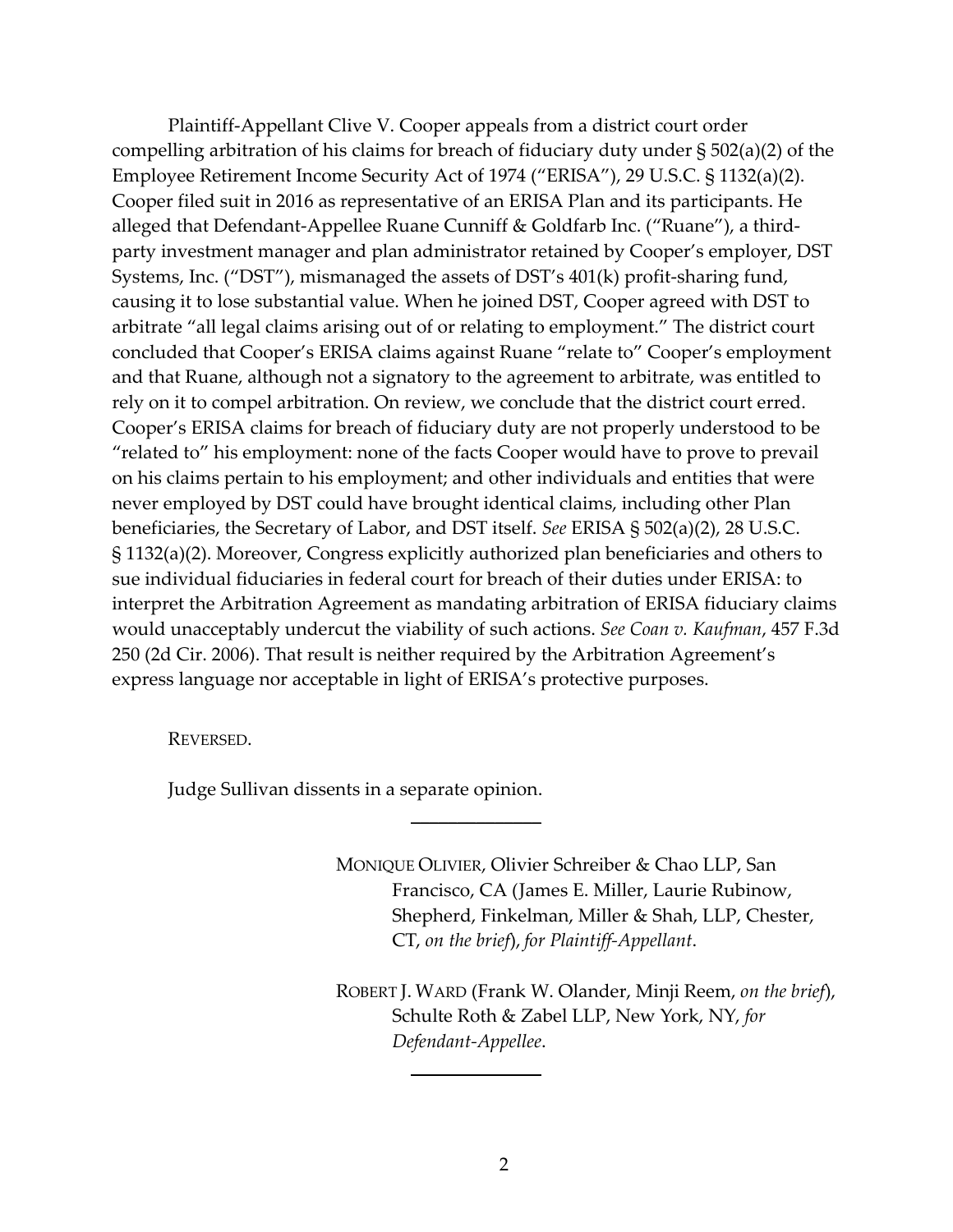CARNEY, *Circuit Judge*:

Plaintiff-Appellant Clive V. Cooper appeals from an August 17, 2017 order of the U.S. District Court for the Southern District of New York (Pauley, *J.*), granting the motion of Defendant-Appellee Ruane Cunniff & Goldfarb Inc. ("Ruane") to compel arbitration of Cooper's claims against it. Acting on behalf of a putative class of plan participants and an employee benefit plan, Cooper sued Ruane under § 502(a)(2) of the Employee Retirement Income Security Act of 1974 ("ERISA"), 29 U.S.C. § 1132(a)(2), claiming damages arising from Ruane's alleged breach of fiduciary duty and mismanagement of a profit-sharing fund sponsored by Cooper's employer, DST Systems, Inc. ("DST").

When he joined DST as a software development manager, Cooper agreed with DST to arbitrate "all legal claims arising out of or relating to employment" (the "Arbitration Agreement" or "Agreement"). App'x 159. Although Ruane is not a signatory to the Arbitration Agreement, the district court concluded that Ruane can compel Cooper to arbitrate his ERISA fiduciary claims against Ruane because the claims "relat[e] to" Cooper's employment with DST and are therefore covered by the Agreement's operative clause.

On *de novo* review, we conclude that the district court erred. Cooper's claims for breach of fiduciary duty in Ruane's management of the fund are not properly understood to be "related to" his employment: the record provides an inadequate basis for finding that the parties intended the Agreement to reach profit-sharing fund related claims under ERISA. None of the facts Cooper would have to prove to prevail on his breach of fiduciary duty claims pertain to his own employment with DST; and other individuals and entities that were never employed by DST—including the Secretary of Labor and DST itself—could have brought identical claims. *See* ERISA § 502(a)(2), 29 U.S.C. § 1132(a)(2). Moreover, in § 409 of ERISA, Congress imposed liability on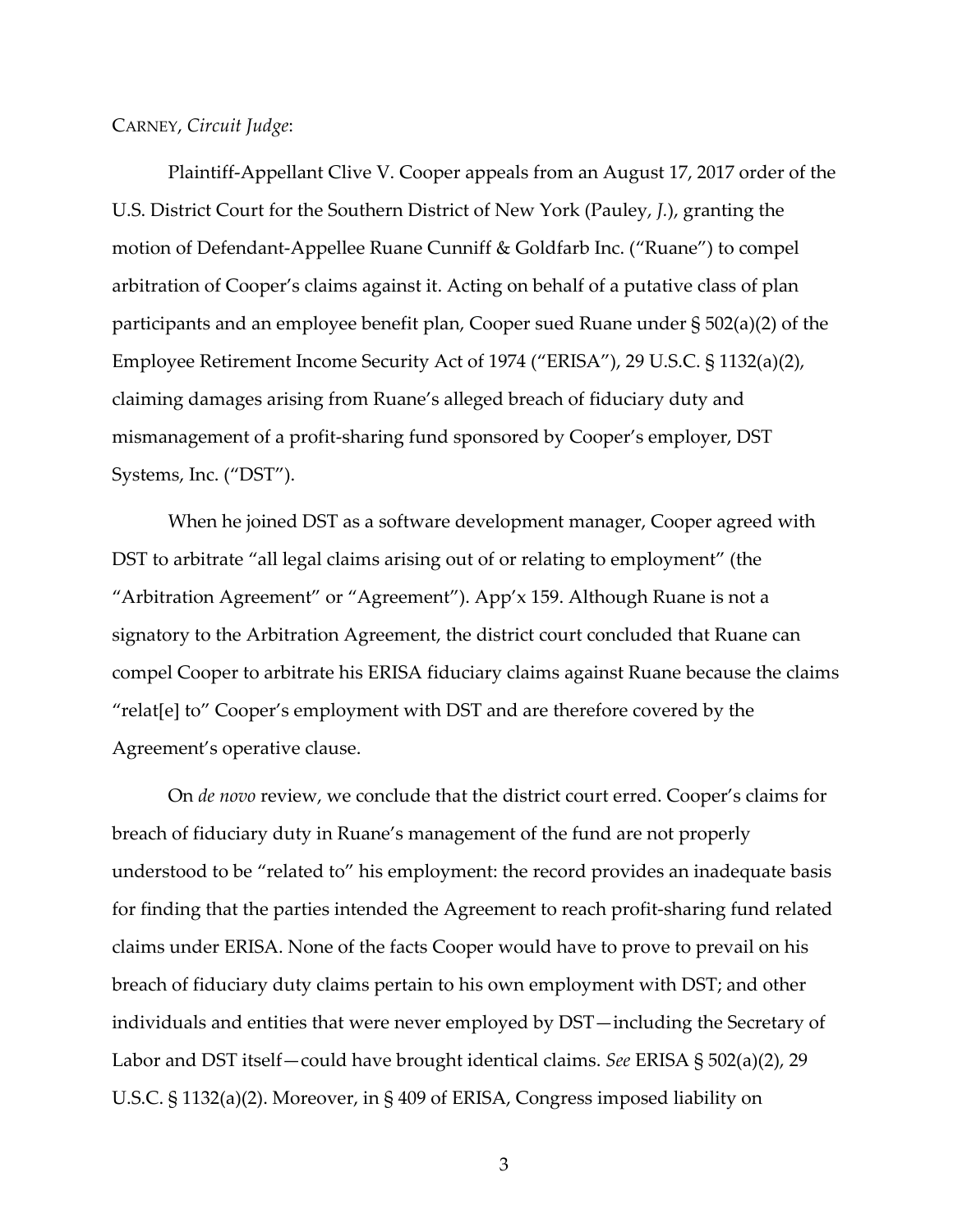individual fiduciaries for breach of their duties under ERISA: to interpret the generic employment related language of the Agreement as mandating arbitration of these claims would unacceptably undercut the viability and public purpose of such actions. *See Coan v. Kaufman*, 457 F.3d 250 (2d Cir. 2006). Such a result is not required by the Agreement's terms and, in the absence of any such terms, we decline to construe it to conflict with ERISA's protective purposes.

We therefore REVERSE the order of the district court compelling arbitration and remand the cause for further proceedings consistent with this Opinion.

#### **BACKGROUND**

The following account is drawn from the record before the district court when it adjudicated Ruane's motion. The facts as described here are largely undisputed by the parties; any disagreements are noted.

#### **I. Factual Background**

#### A. Cooper, the DST 401(k) Plan, and Ruane's role

In 1999, Cooper, an engineer and former business owner, left early retirement and began working as a software development manager at DST, an information processing and software company headquartered in Kansas City, Missouri. As a DST employee, Cooper participated in a profit-sharing plan provided by DST (the "Plan") and covered by ERISA. The Plan had two elements: a participant-directed 401(k) component, in which DST matched employee contributions; and a profit-sharing account ("PSA") component, to which only DST contributed, doing so based on a percentage of its employees' eligible wages. Plan participants (that is, all DST employees) were enrolled in the PSA when they began working for DST; they were not allowed to decline participation. Employees were also bound to keep their PSA assets in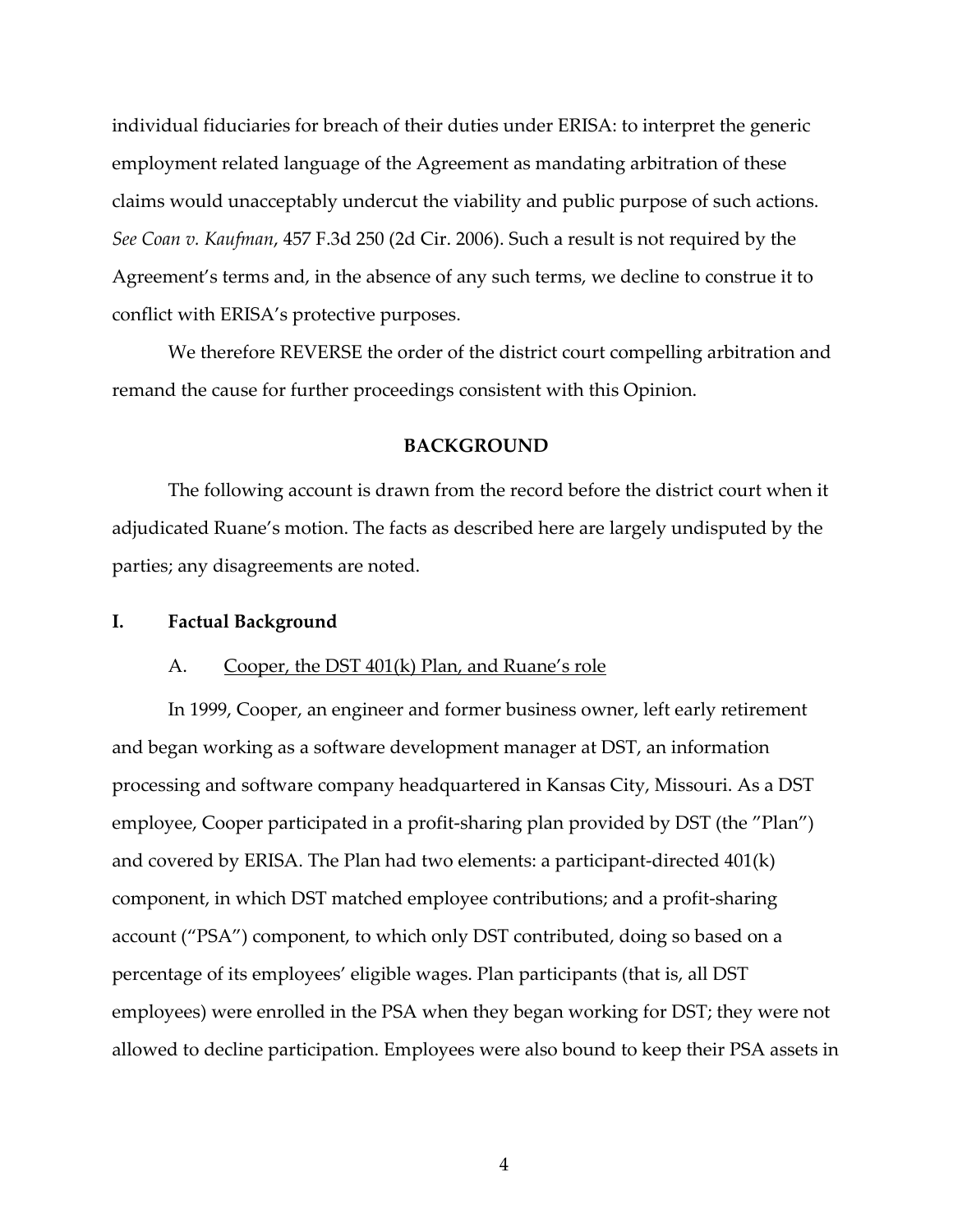the fund throughout their employment with DST; they could withdraw from their account only at the end of their employment.

Ruane, a third-party investment advisor, was engaged by DST in 1973 to manage the investment of the PSA funds. DST maintained an Advisory Committee to monitor Ruane's performance. Ruane reported periodically to the Committee. Ruane was still managing the PSA funds over two decades later, in 1999, when DST hired Cooper.

The Plan entered into a series of investment management agreements ("IMAs") with Ruane, establishing its relationship with Ruane and defining Ruane's duties and responsibilities. Subject to some limitations (that is, any investment guidelines that DST or the Plan chose to set forth in the IMAs), the IMAs provided that Ruane exercised "full authority and sole discretion" over PSA investments. *See, e.g.*, Conf. App'x 10. The discretion accorded Ruane in the IMAs made Ruane a Plan fiduciary under ERISA—a conclusion that Ruane does not dispute.[1](#page-4-0) The IMAs contained no arbitration clause.[2](#page-4-1)

Section 102(a) of ERISA requires covered employee benefit plans to furnish summary plan descriptions ("SPDs") of a plan's terms to participants. 29 U.S.C. § 1022(a). SPDs must be "sufficiently accurate and comprehensive to reasonably apprise such participants and beneficiaries of their rights and obligations under the plan." *Id.* Throughout Cooper's employment at DST, the Plan duly provided SPDs to its participants, including Cooper. Those SPDs, which from year to year during his employment were generally identical in relevant part, state:

<span id="page-4-0"></span><sup>&</sup>lt;sup>1</sup> An individual is a "fiduciary with respect to a plan, and therefore subject to ERISA fiduciary duties, to the extent that he or she exercises any discretionary authority or discretionary control respecting management of the plan, or has any discretionary authority or discretionary responsibility in the administration of the plan." *Varity Corp. v. Howe*, 516 U.S. 489, 498 (1996) (citation and internal quotation marks omitted); *see also infra* note 6.

<span id="page-4-1"></span><sup>2</sup> DST or Ruane could each terminate the relationship at any time by written notice.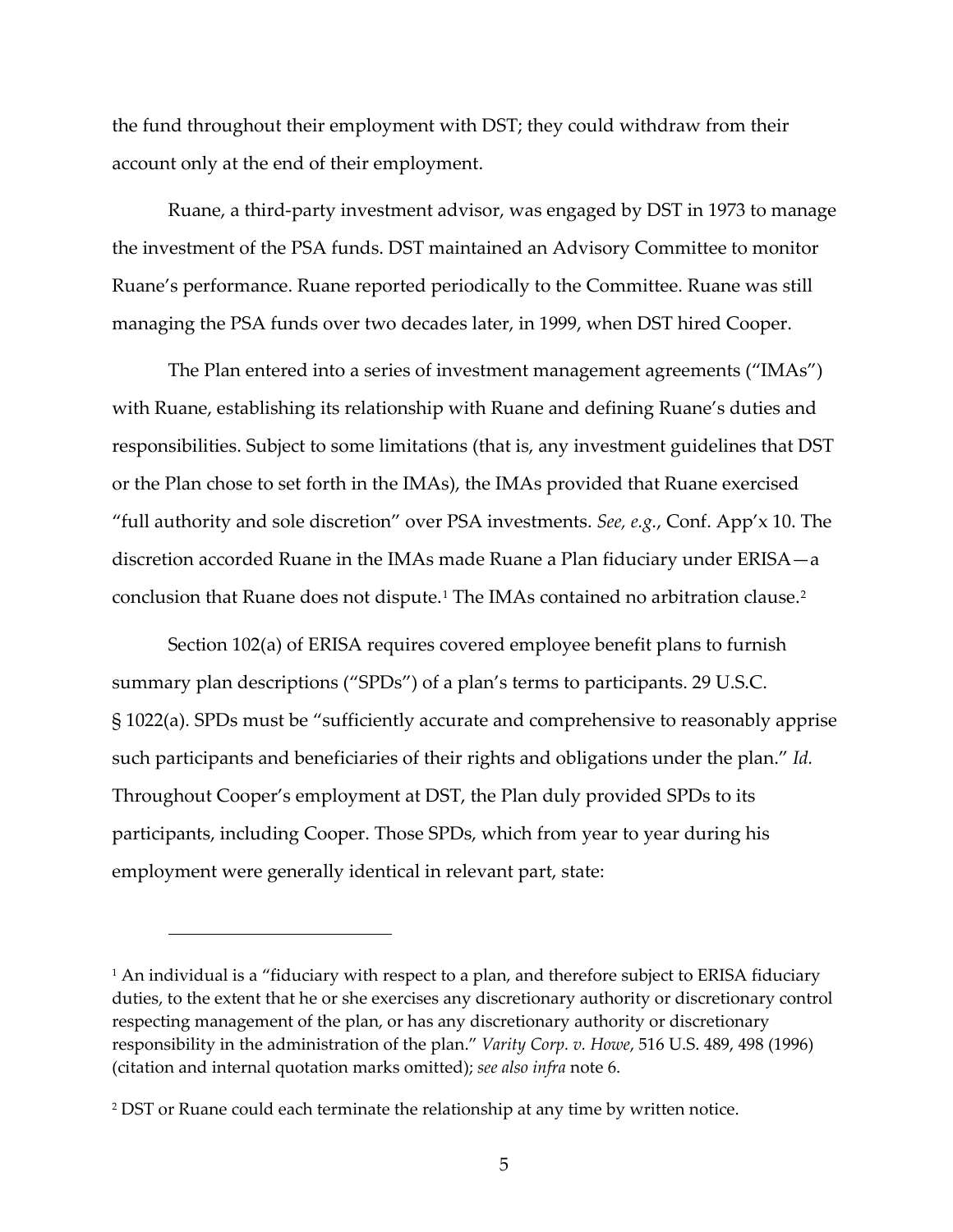The people who operate your Plan, called "fiduciaries" of the Plan, have a duty to do so prudently and in the interest of you and other Plan participants and beneficiaries. . . . If it should happen that Plan fiduciaries misuse the Plan's money . . . you may seek assistance from the U.S. Department of Labor, or you may file suit in a federal court.

*E.g.*, App'x 569-70. The SPDs do not mention arbitration.

As a Plan participant, Cooper received notices and communications from or on behalf of the Plan. Those documents identified Ruane as the manager of the PSA assets. Among the notices he received were annual reports of DST's contributions on behalf of Plan participants and on Ruane's latest investment performance with Plan assets. Account statements updated Cooper on the performance of stocks selected by Ruane for inclusion in the PSA portfolio and disclosed Ruane's quarterly investment management fee for managing the PSA.

Cooper alleges that DST did not subject Ruane to any investment limitations from the inception of its relationship in 1973 until November 2015, when the huge losses that eventually gave rise to Cooper's complaint had already substantially occurred. As of year-end 2014, under Ruane's management, shares in Valeant Pharmaceuticals represented almost 30% of the Plan's total assets of more than \$1.4 billion. By November 2015, when DST first imposed any guidance on Ruane, Valeant's stock was already in the midst of its steep decline. And by March 4, 2016, Valeant's share price had dropped dramatically, purportedly causing the value of the PSA's overall holdings to decline from a preceding 52-week high of \$414.7 million to \$97 million.[3](#page-5-0) Cooper alleges that Ruane's catastrophic over-allocation of Plan assets to

<span id="page-5-0"></span><sup>3</sup> *See* Nathan Vardi and Antoine Gara, *Valeant Pharmaceuticals' Prescription for Disaster*, FORBES MAGAZINE, May 10, 2016, *available at*

https://www.forbes.com/sites/nathanvardi/2016/04/13/valeant-pharmaceuticals-prescription-fordisaster/#588d61ee206c; James Surowiecki, *The Roll Up Racket*, THE NEW YORKER, Mar. 28, 2016,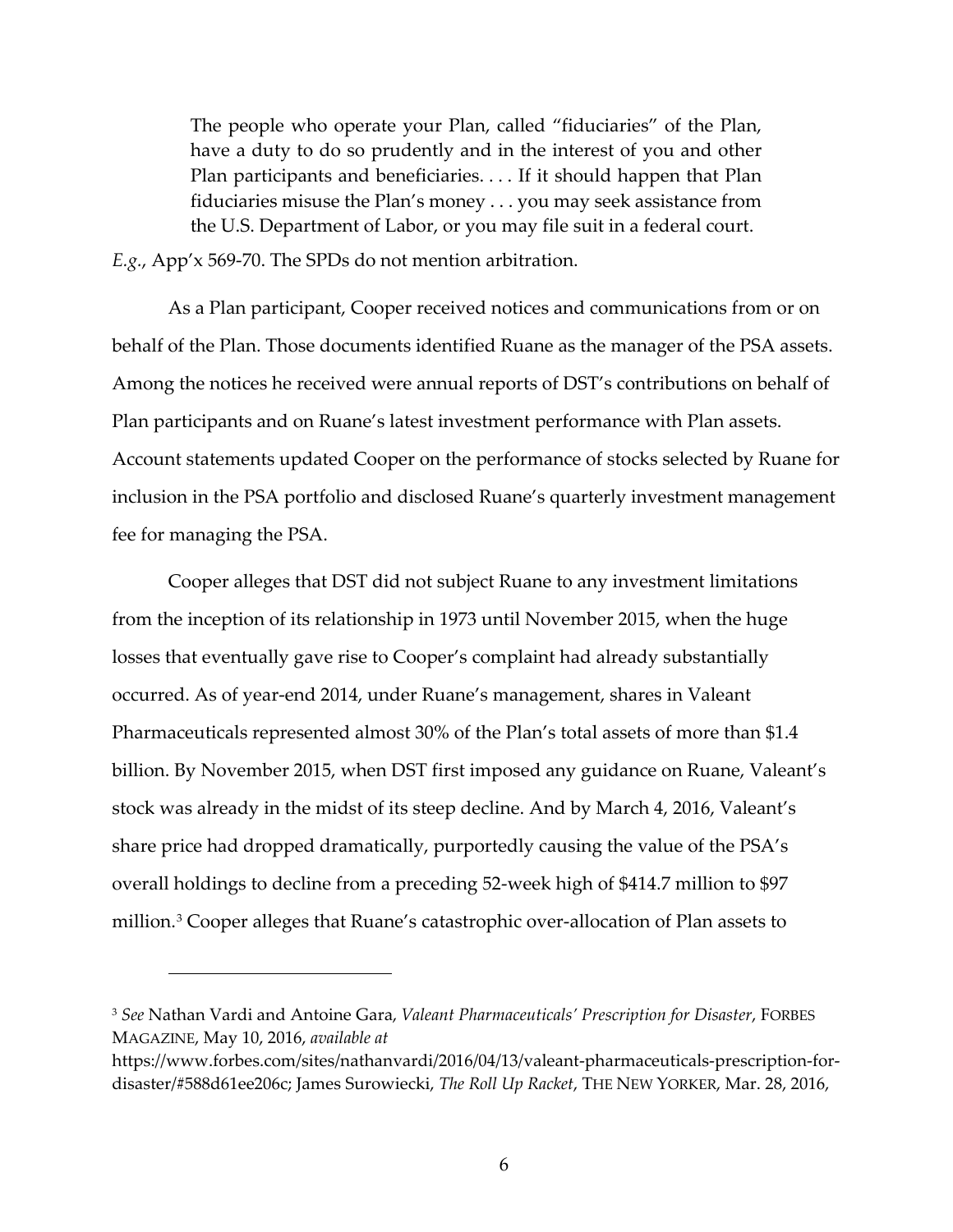Valeant shares breached its fiduciary duty to Plan participants and to the Plan generally. Accordingly, Cooper charges that Ruane is liable under ERISA for the PSA participants' losses.

# B. The Arbitration Agreement

In 2008, after he became a DST employee, Cooper received a copy of the company's "Associates' Handbook," which explains DST's employment-related policies, benefits, standards of conduct, and programs. As required, he signed an acknowledgment that he had received the Handbook. App'x 503.

The Handbook contains a section on arbitration. In relevant part, it states:

For employment-related legal disputes that are not resolved through our Open Door Policy or Equal Employment Opportunity (EEO) Policy, the Company has implemented an arbitration program under the DST Output *Arbitration Program and Agreement* that is set forth in the Addendum to this Handbook.

*Id.* at 99. The Arbitration Program and Agreement, in turn, mandates arbitration of "all legal claims arising out of or relating to employment, application for employment, or termination of employment, except for claims specifically excluded under the terms" of the Agreement. *Id.* at 159. As claims "specifically excluded," it names four subject areas: "[1] workers' compensation benefits, [2] unemployment compensation benefits, [3] ERISA-related benefits provided under a Company sponsored benefit plan, [and,] [4] claims filed with the National Labor Relations Board." *Id.* The Agreement provides further that any arbitration under the Arbitration Program will be "administered by the

*available at* https://www.newyorker.com/magazine/2016/04/04/inside-the-valeant-scandal; Stephen Gandel, *Valeant: A Timeline of the Big Pharma Scandal*, FORTUNE MAGAZINE, Oct. 31, 2015, *available at* https://fortune.com/2015/10/31/valeant-scandal/ (describing company's reliance on untested novel drug distribution strategy).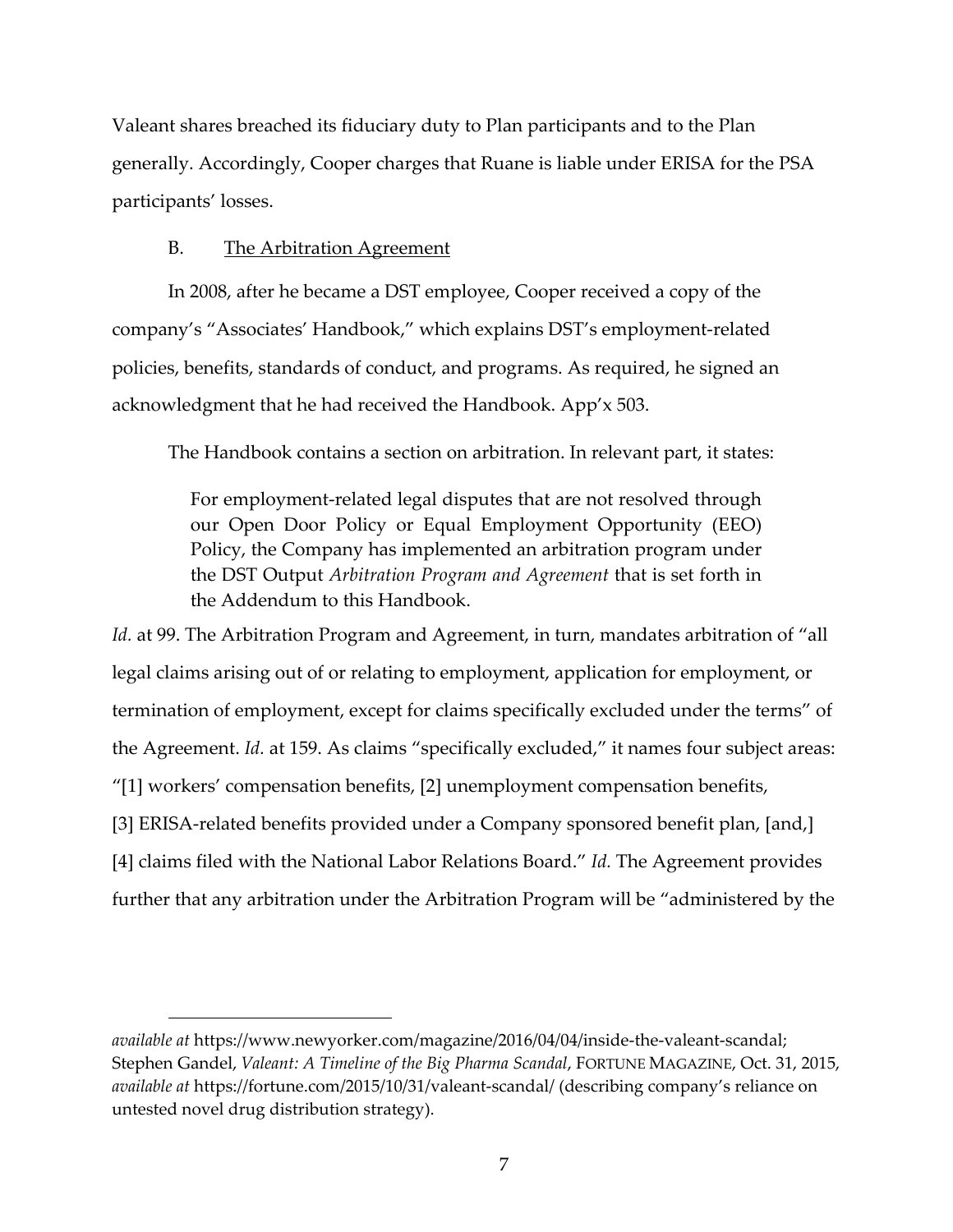American Arbitration Association (AAA) and conducted under the AAA's Employment Arbitration Rules." *Id.* at 156.

Cooper duly signed the Acknowledgment and Agreement Form, which cautioned that if he did not "opt out in writing within 30 days after [he] receive[d] the [Arbitration Agreement]," then he and DST "shall be considered to have agreed" to the Arbitration Agreement "as a binding contract to waive the right to judge or jury trial and to resolve employment-related legal claims under the terms [of the Agreement]." *Id.* at 162. Cooper did not opt out.

### **II. Procedural History**

In March 2016, Cooper filed this lawsuit naming Ruane, DST, and others (primarily DST employees) as defendants. Not long after, choosing to mediate his claims with DST and others in a private forum, he voluntarily dismissed his claims against all Defendants except Ruane.

In November 2016, after a period of discovery related to its motion, Ruane moved for an order compelling Cooper to arbitrate his claims. The following year, the district court issued an Opinion and Order compelling arbitration.

The district court's order rested on two determinations. At the threshold, the court concluded that Cooper's claims were covered by the Arbitration Agreement: they "relat[ed] to" his employment within the meaning of the Agreement, the Court held, because "the claims concern how poorly DST and Ruane managed the assets which Cooper considered to be his compensation." *Cooper v. Ruane Cunniff & Goldfarb Inc.*, No. 16-CV-1900, 2017 WL 3524682, at \*4 (S.D.N.Y. Aug. 15, 2017).[4](#page-7-0)

<span id="page-7-0"></span><sup>4</sup> Unless otherwise indicated, this Opinion omits from case law quotations any internal quotation marks, alterations, brackets, citations, and footnotes.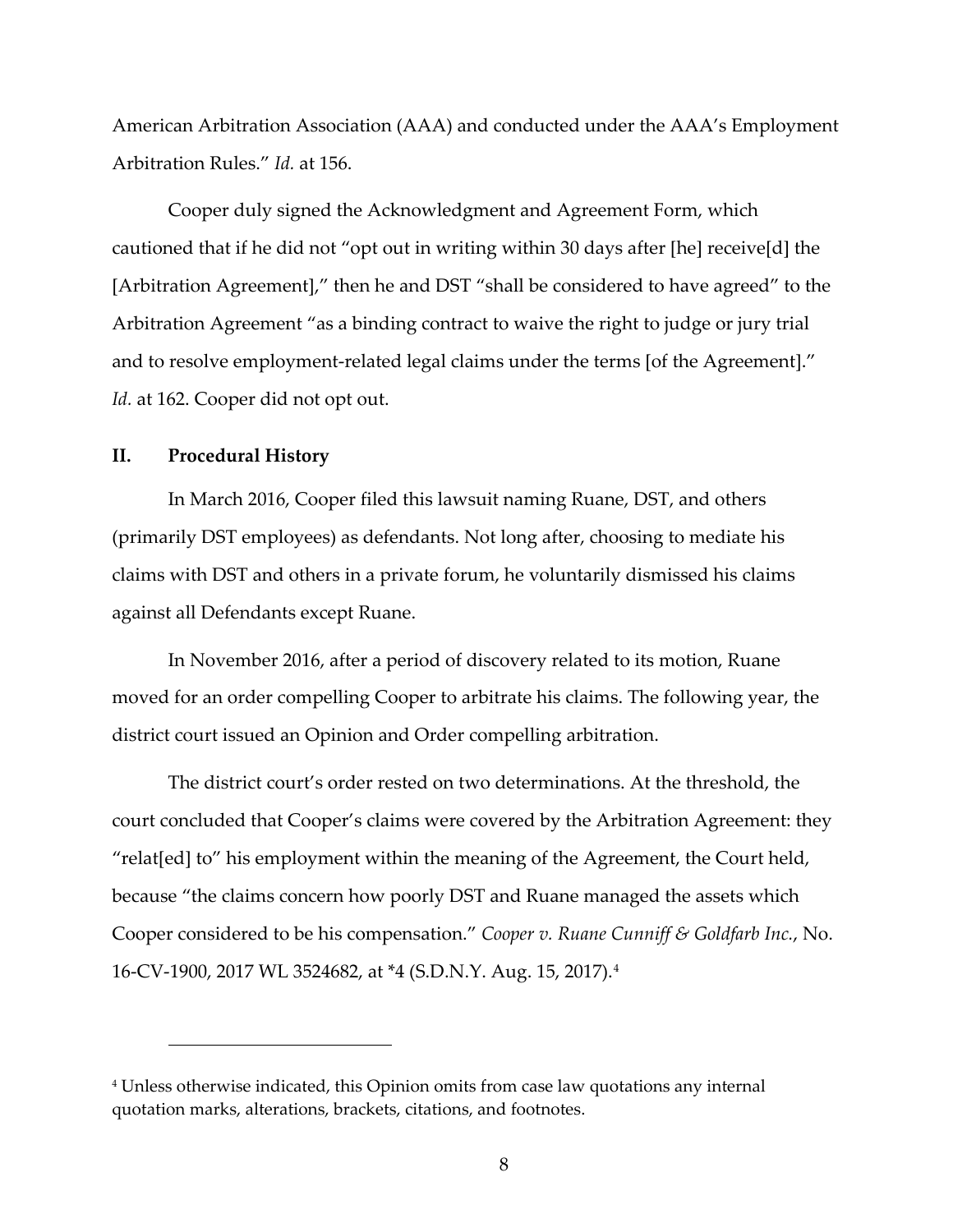Having determined that the Agreement applied to Cooper's claims, the court then concluded that Ruane, although a non-signatory, was entitled under principles of equitable estoppel to enforce the Agreement against Cooper. *See, e.g.*, *Ross v. Am. Express Co.*, 547 F.3d 137, 143-44 (2d Cir. 2008). [5](#page-8-0) Several subsidiary findings undergirded this conclusion. First, Ruane had a sufficiently "close" relationship with DST to enable it to assert DST's arbitration rights: Ruane was DST's agent appointed as the Plan's investment manager and they maintained a longstanding relationship; and Cooper, through his receipt of regular written communications about Ruane's role as the Plan's sole investment manager, "reasonably would have known" that Ruane was "affiliated or associated" with DST. *Cooper*, 2017 WL 3524682, at \*6. Second, the claims Cooper asserted against DST and Ruane substantially overlapped. *Id.* at 7. Finally, Cooper's ERISA claims and the subject matter of the Arbitration Agreement were sufficiently intertwined, the court ruled, to justify requiring Cooper to arbitrate with Ruane, reasoning that the "intertwinedness requirement," *see Ross*, 547 F.3d at 143, "is satisfied when a signatory's claims arise from the subject matter of the underlying agreement." *Cooper*, 2017 WL 3524682, at \*7.

Cooper now appeals. He challenges the district court's ruling on equitable estoppel as well as its predicate determination that the Arbitration Agreement governs his claims. In the end, we need not reach the estoppel issue, because we conclude that the Agreement does not apply to Cooper's claims in the first place.

<span id="page-8-0"></span><sup>&</sup>lt;sup>5</sup> A non-signatory who attempts to compel arbitration under an estoppel theory must demonstrate that: (1) "the issues the non-signatory is seeking to resolve in arbitration are intertwined with the agreement that the estopped party has signed," and (2) the "relationship among the parties [is] of a nature that justifies a conclusion that the party which agreed to arbitrate with another entity should be estopped from denying an obligation to arbitrate a similar dispute with the adversary which is not a party to the arbitration agreement." *Ross*, 547 F.3d at 143-44.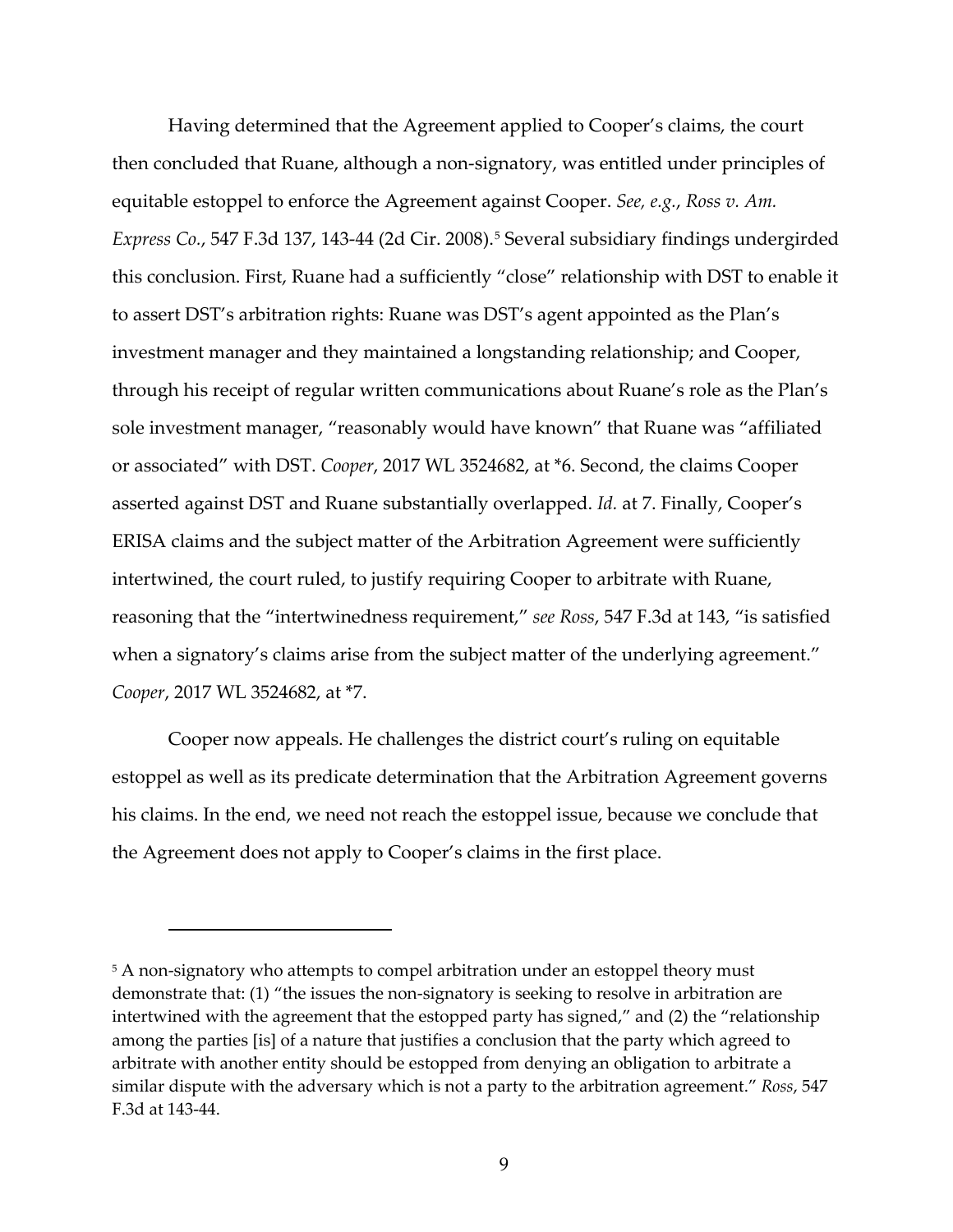#### **DISCUSSION**

As described above, the Agreement between Cooper and DST provides that its arbitration requirement "covers all legal claims arising out of or relating to employment." App'x 159. On review, we conclude that this language does not encompass the claims for breach of fiduciary duty brought by Cooper on behalf of the Plan against Ruane under ERISA § 502(a)(2), 29 U.S.C. § 1132(a)(2).[6](#page-9-0)

It is a familiar principle that the Federal Arbitration Act ("FAA") "embod[ies] [a] national policy favoring arbitration." *Nicosia v. Amazon.com, Inc.*, 834 F.3d 220, 228 (2d Cir. 2016) (alterations in original). Even so, the law is undisputed that "a court may order arbitration of a particular dispute only where the court is satisfied that the parties agreed to arbitrate *that dispute.*" *Granite Rock Co. v. Int'l Bhd. of Teamsters*, 561 U.S. 287, 297 (2010) (emphasis in original); *accord Nicosia*, 834 F.3d at 229 ("[T]he FAA does not require parties to arbitrate when they have not agreed to do so."). Courts consider two factors when deciding if a dispute is arbitrable: "(1) whether the parties agreed to arbitrate, and, if so, (2) whether the scope of that agreement encompasses the claims at issue." *Holick v. Cellular Sales of N.Y., LLC*, 802 F.3d 391, 394 (2d Cir. 2015).

In deciding a motion to compel arbitration, courts apply a "standard similar to that applicable for a motion for summary judgment." *Nicosia*, 834 F.3d at 229. Courts must "consider all relevant, admissible evidence submitted by the parties and contained

<span id="page-9-0"></span><sup>&</sup>lt;sup>6</sup> As noted above, among the categories of claims carved out from its coverage, the Arbitration Agreement expressly disclaims coverage of actions to recover benefits under a companysponsored benefit plan under § 502(a)(1), 29 U.S.C. § 1132(a)(1). Those claims are distinct from claims brought under section 502(a)(2), such as those that we address here. Section 502(a)(2) authorizes "the Secretary [of Labor] . . . a participant, beneficiary, or fiduciary" to bring a "civil action" for breach of fiduciary duty. A claim for benefits under § 502(a)(1), in contrast, is typically an action by an individual Plan participant or beneficiary for wrongful denial of benefits.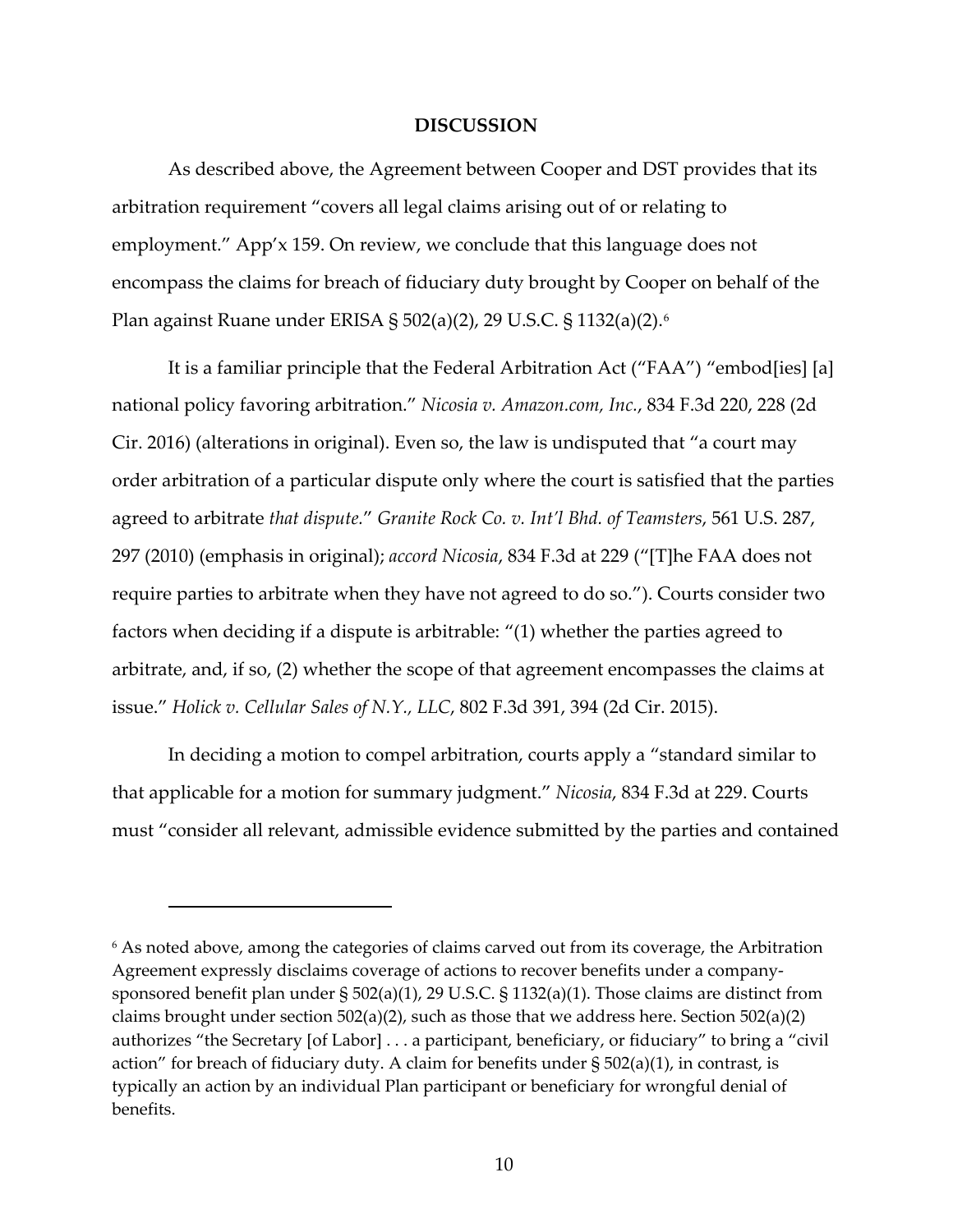in pleadings, depositions, answers to interrogatories, and admissions on file, together with . . . affidavits," and must "draw all reasonable inferences in favor of the nonmoving party." *Id.*

We review *de novo* the grant of a motion to compel arbitration*. Lawrence v. Sol G. Atlas Realty Co.*, 841 F.3d 81, 83 (2d Cir. 2016).

# **I. The meaning of the Agreement's phrase "relating to employment"**

Section 502(a)(2) of ERISA allows lawsuits "by the Secretary, or by a participant, beneficiary or fiduciary for appropriate relief" under § 409 of the statute. 29 U.S.C. § 1132. Section 409, in turn, imposes liability on fiduciaries who breach their duties "to make good to such plan any losses to the plan resulting from each such breach, and to restore to such plan any profits of such fiduciary which have been made through use of assets of the plan by the fiduciary." *Id.* § 1109. The statute further makes fiduciaries that breach their duties subject to equitable relief, including removal from their position as fiduciary. *Id.* Sections 502(a)(2) and 409, read together, mean that a plaintiff suing for breach of fiduciary duty under § 502(a)(2) may seek recovery only for injury done to the wronged plan. *See LaRue v. DeWolff, Boberg & Assocs., Inc.*, 552 U.S. 248, 256 (2008).

The question before us, then, is whether such claims for fiduciary breach because none dispute that is what Cooper has alleged—are covered by the phrase "all legal claims arising out of or relating to employment" used in his Arbitration Agreement with DST. App'x 159. Ruane does *not* contend that Cooper's claim against it "aris[es] out of" Cooper's employment at DST, leaving the crux of the dispute located in the phrase "relating to employment."[7](#page-10-0)

<span id="page-10-0"></span><sup>7</sup> Cooper maintains further that the IMA between DST and Ruane—not the Arbitration Agreement between DST and Cooper—governs participant lawsuits complaining about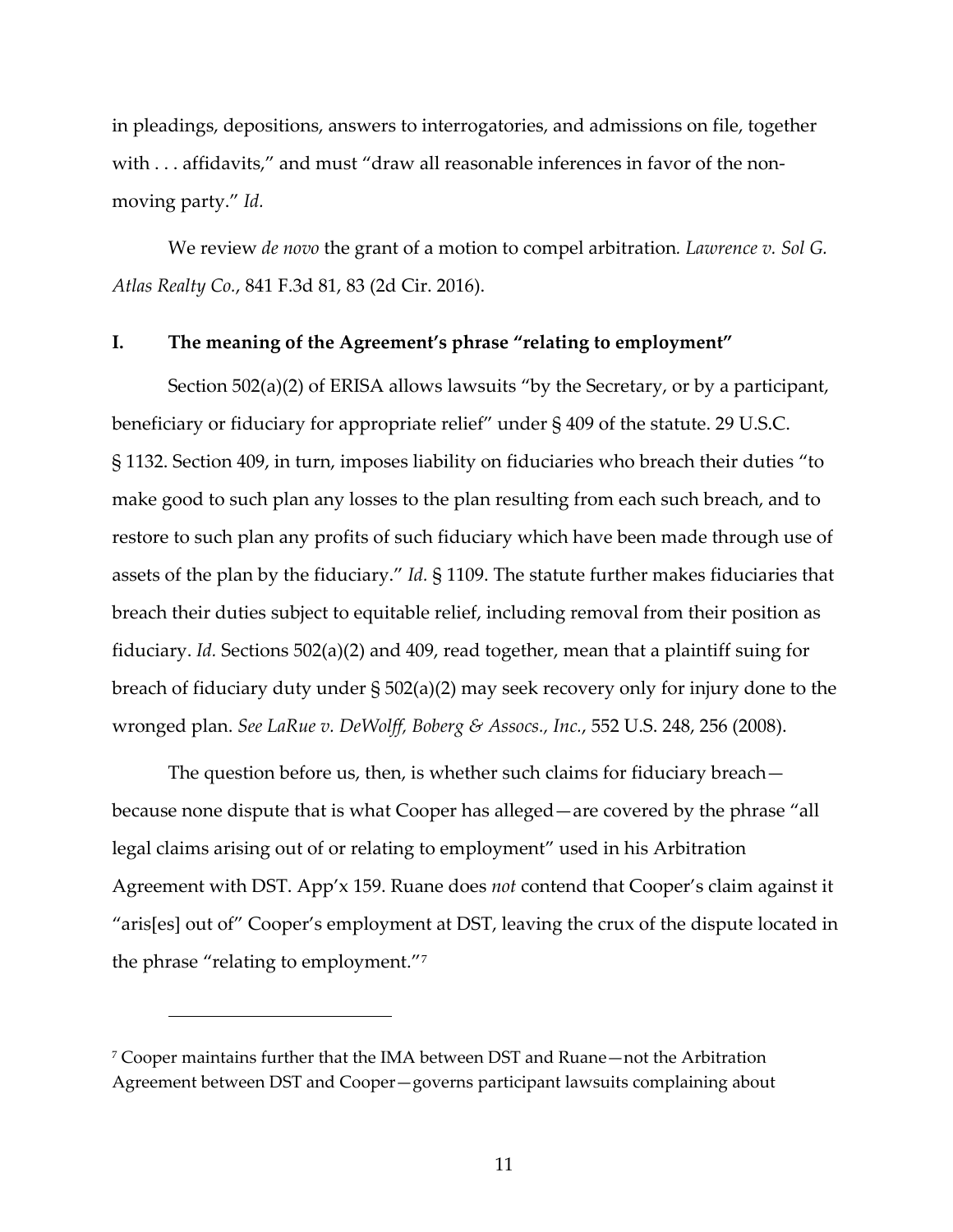The district court concluded, and Ruane urges on appeal, that Cooper's fiduciary claims "relate to" Cooper's employment at DST primarily for two reasons: first, in a "but for" causation approach, because he would not have those claims but for his employment at DST; second, because Cooper's stake in the Plan is part of his overall compensation from DST, and compensation is, of course, a feature of his employment.

Cooper counters that his claims do not "relate to" his employment at DST in any meaningful sense. He urges, looking to the text of the Arbitration Agreement, that ERISA fiduciary claims are distinct from those it identifies as subject to mandatory arbitration. The distinctness of their substance is emphasized, he contends, by the simple observation that none of the facts he would have to prove to establish his ERISA fiduciary claims (that Ruane failed as fiduciary when it overconcentrated the fund's assets) have any bearing on his employment at DST—other than the pedestrian fact that he was employed by DST and thereby became a Plan participant.

We evaluate these arguments next.

### A. Additional language in the Agreement

Both parties draw attention to language in the Arbitration Agreement in addition to the "relating to employment" phrase, arguing that the context in which that additional language appears leaves no doubt that the pivotal phrase is best read to support their respective constructions of the Agreement.

Ruane's management of Plan assets. As discussed, the IMA acknowledges that Ruane is a Plan fiduciary; defines Ruane's duties and responsibilities to the Plan; and contains no arbitration provision. On this basis, too, Cooper reasons that his claims are not subject to arbitration. We are not persuaded by this alternative gambit: the IMA's silence as to arbitration would not preclude DST from agreeing separately with Plan participants that their disputes as to the Plan would be arbitrated, even if those disputes implicate Ruane's obligations under the IMA.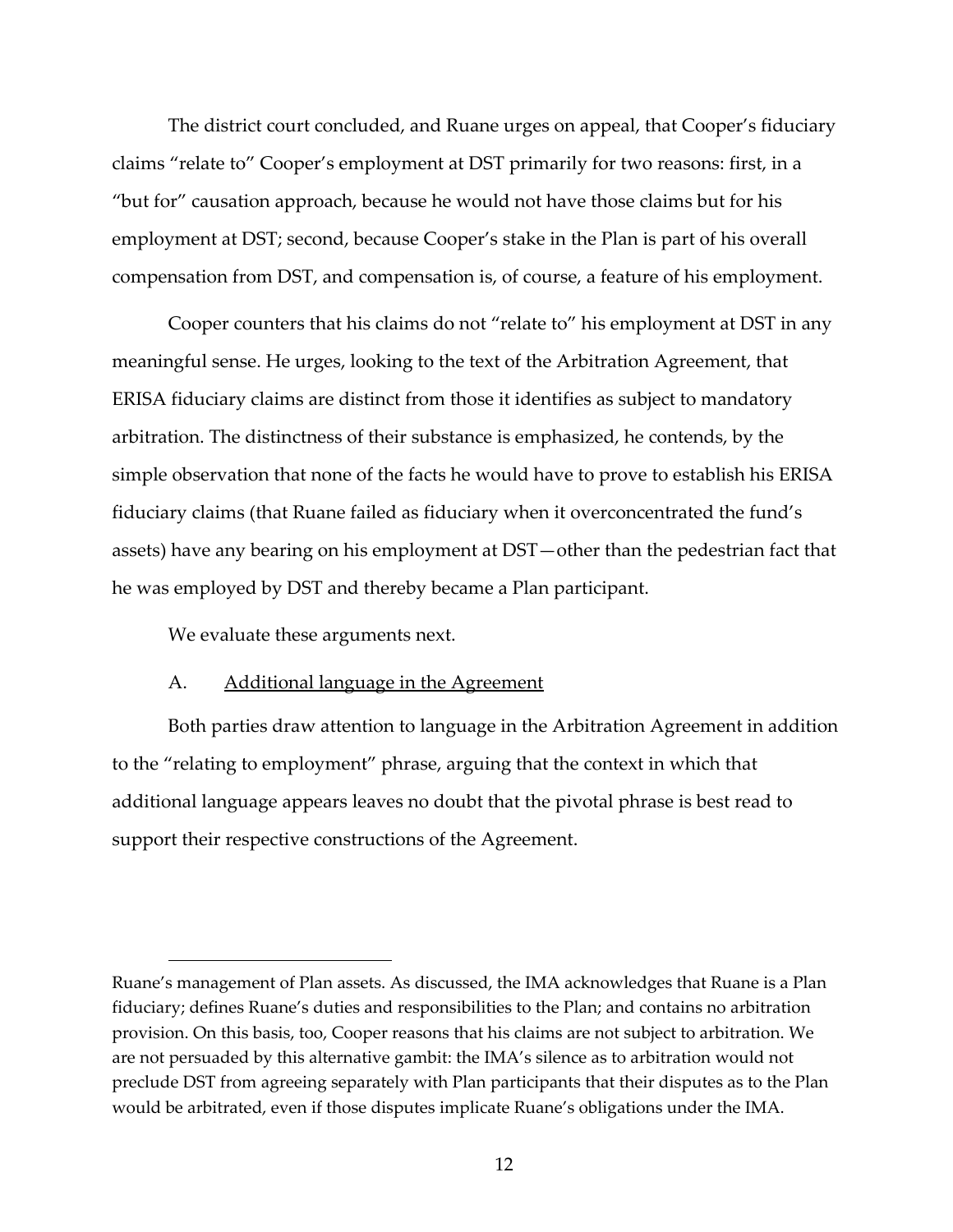For his part, Cooper submits that, although the Agreement describes the covered claims as "not limited to" those listed, it is nonetheless significant that, aside from the catch-all reference to "other statutory and common law claims," all the categories that *are* listed as covered are personal to the employee.<sup>[8](#page-12-0)</sup> Thus, the text tells the reader that covered claims include, for example, wrongful discharge, discrimination, harassment, retaliatory discharge, compensation and leave disputes, defamation, and so on, as set forth more fully here in the margin. App'x 159. In keeping with the sense that the Agreement is addressing matters personal to the employee as an individual, Cooper observes that the listed categories of exclusions are similarly personal: as noted earlier, the Agreement provides that "[t]he only claims excluded [from the mandatory arbitration clause]. . . are claims by an Associate for workers' compensation benefits, unemployment compensation benefits, ERISA-related benefits provided under a Company sponsored benefit plan, or claims filed with the National Labor Relations Board." *Id.*[9](#page-12-1) Applying the venerable canon of construction known as *ejusdem generis*—

App'x 159.

<span id="page-12-1"></span><sup>9</sup> The relevant clause provides in its entirety:

<span id="page-12-0"></span><sup>8</sup> The relevant clause provides in its entirety:

The claims covered by this *Arbitration Program and Agreement* include, but are not limited to, the following types of claims: wrongful discharge under statutory law or common law; employment discrimination, retaliation and sexual or other harassment based on federal, state or local statute, ordinance or governmental regulations; retaliatory discharge or other unlawful retaliatory action; overtime or other compensation disputes; leave of absence disputes; tortious conduct; defamation; violation of public policy; breach of contract; and other statutory or common law claims.

The only claims excluded from this Arbitration Program and Agreement are claims by an Associate for workers' compensation benefits, unemployment compensation benefits, ERISA-related benefits provided under a Company sponsored benefit plan, or claims filed with the National Labor Relations Board.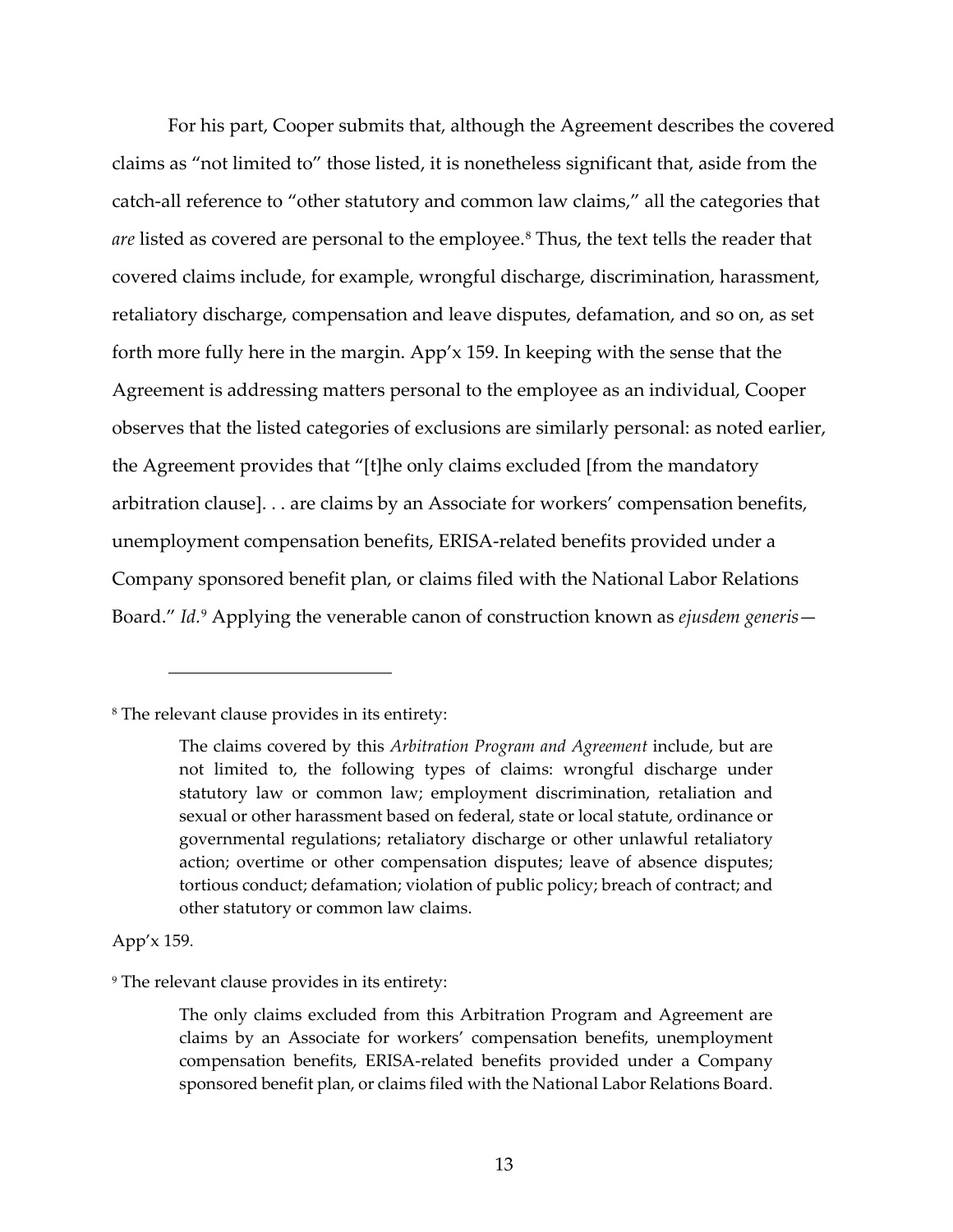the rule that "general words are construed to embrace only objects similar in nature to those objects enumerated by the preceding specific words," *Circuit City Stores, Inc. v. Adams*, 532 U.S. 105, 114-15 (2001)—we are inexorably led to the conclusion, Cooper urges, that the clause should not be read to cover his fiduciary breach claims against Ruane, which he brings not on his personal account but under ERISA, on behalf of the Plan and the Plan's other participants. Cooper draws further (if more peripheral) support for his position from the Agreement's directive that any required arbitration be "conducted under AAA's Employment Arbitration Rules," App'x 156, a signal (he argues) that the Agreement speaks only to disputes between employers and employees and not to ERISA-based disputes between fiduciaries and Plan members.

Ruane, in turn, points out that the Agreement's mandatory arbitration clause covers "statutory" claims in general—a term that, it insists, must include ERISA fiduciary claims. Appellees' Br. 23-24. Ruane also reads the Agreement's express carveout of ERISA *benefit* claims, noted above, in light of its contrasting silence regarding ERISA *fiduciary* claims, suggesting that the difference must mean that the latter are not similarly excluded.

App'x 159-60.

Additionally, either the Associate or the Company may file a court action seeking provisional equitable remedies available under the law, including but not limited to temporary or preliminary injunctive relief, either before the commencement of or during the arbitration process, to preserve the status quo or otherwise prevent damage or loss pending final resolution of the dispute pursuant to the terms of this *Arbitration Program and Agreement*. Also, this *Arbitration Program and Agreement* does not prevent or discourage an Associate from filing and pursuing an administrative proceeding before the Equal Employment Opportunity Commission or other federal, state or local administrative agency; however, if an Associate or the Company chooses to pursue a legal claim in addition to and/or following completion of such administrative proceedings, or if there is some other legal proceeding related to the claim following completion of the administrative proceedings, the claim then shall be subject to the terms of this *Arbitration Program and Agreement*.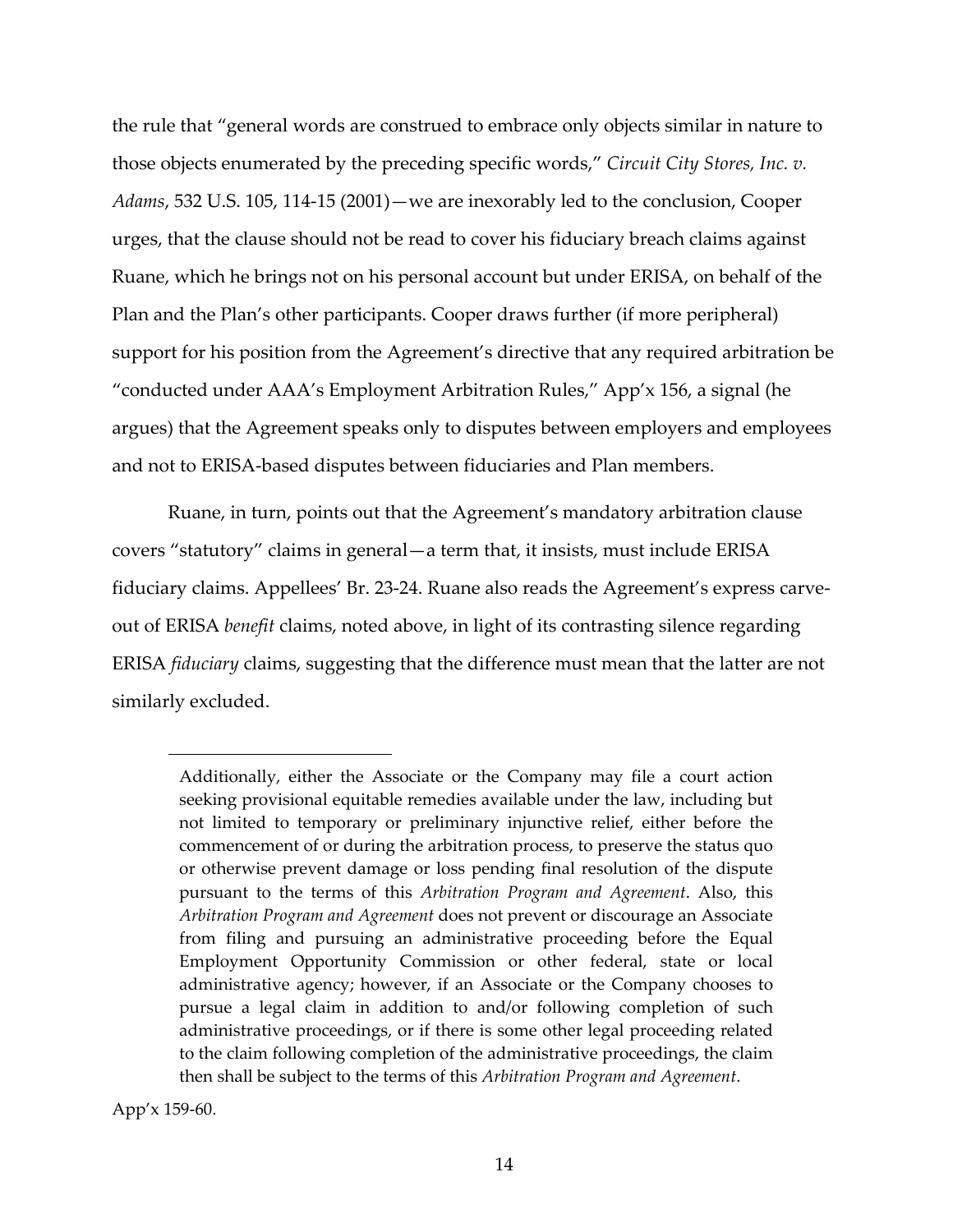Although both parties' textual interpretations have some force, we think Cooper's more persuasive in the end than Ruane's. Neither is sufficiently conclusive to resolve the issue, however, and so we proceed to analyze the operative phrase, "relating to employment."

# B. The limits of the phrase "relating to employment" in the context of an arbitration agreement

Turning our attention, then, to the phrase "relating to employment," we focus first on the limitations that we see as implicit in the phrase "relating to" in the context of an employment-based arbitration agreement.

Decisions of other circuits provide helpful insight. In particular, in *United States ex rel. Welch v. My Left Foot Children's Therapy, LLC*, 871 F.3d 791 (9th Cir. 2017) ("*Welch*"), the Ninth Circuit interpreted an employee arbitration clause that expressed coverage for "any claims"—similar to that found here—as *not* covering an employee's suit under the False Claims Act ("FCA").[10](#page-14-0) In *Welch*, a whistleblower sued her former

*United States ex rel. Welch*, 871 F.3d at 794 (final emphasis in original). In addition to the *Welch* court's ruling that FCA claims were not "related to" employment for purposes of this clause, it

<span id="page-14-0"></span><sup>&</sup>lt;sup>10</sup> Although the court there rejected the proposed mandatory arbitration of an FCA claim, the *Welch* arbitration clause was far broader on its face than DST's. As relevant here, it provided:

I agree and acknowledge that the Company and I will utilize binding arbitration to resolve *all disputes that may arise out of the employment context*. Both the Company and I agree that *any claim*, dispute, and/*or controversy* that either I may have against the Company . . . or the Company may have against me, *arising from, related to, or having any relationship or connection whatsoever with my seeking employment by, or employment or other association with the Company* shall be submitted to and determined exclusively by binding arbitration under the Federal Arbitration Act . . . . To the extent permitted by applicable law, the arbitration procedures stated below shall constitute the sole and exclusive method for the resolution of *any claim* between the Company and Employee arising out of 'or related to' the employment relationship.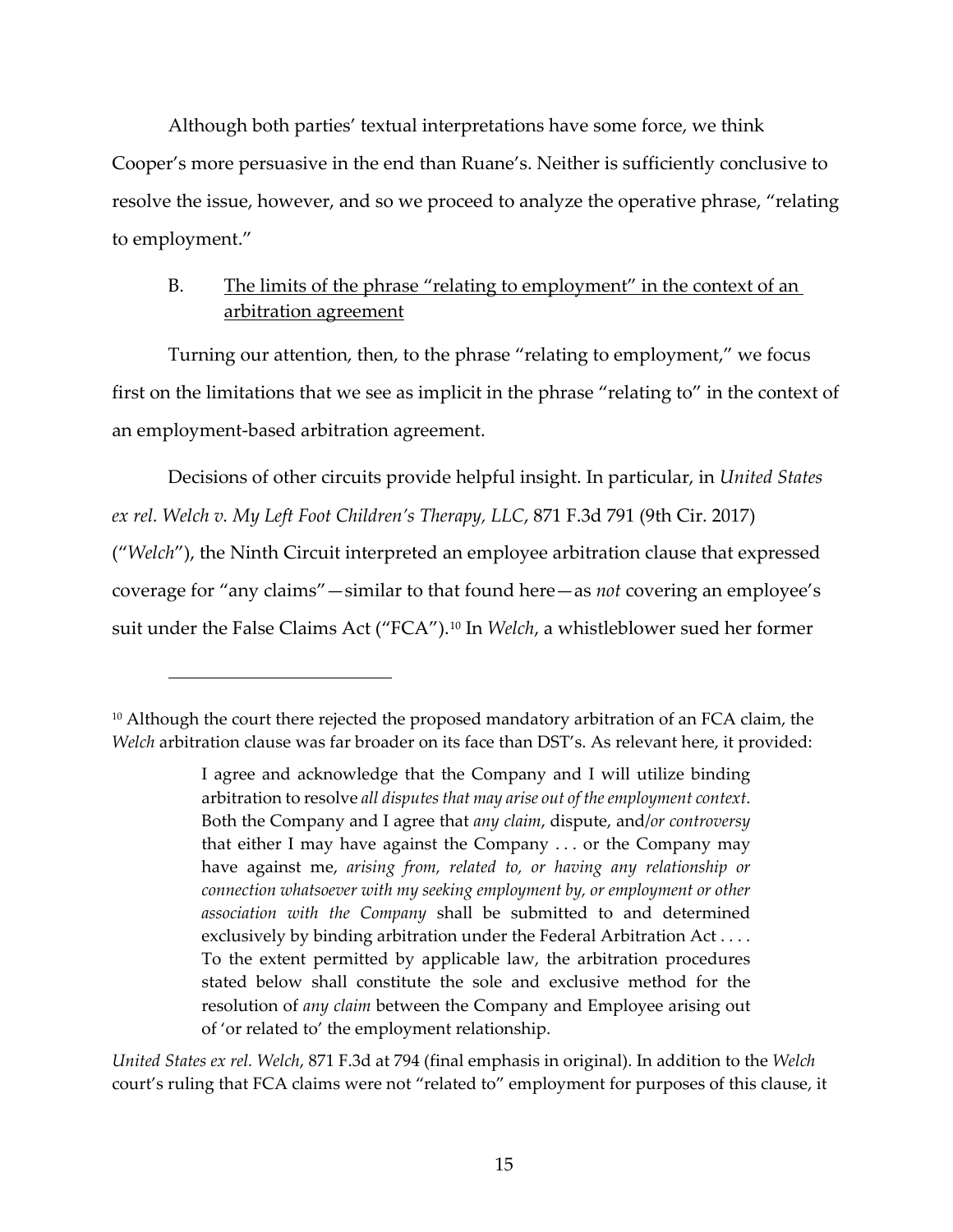employer under the FCA, alleging that the employer had presented fraudulent Medicaid claims to the government. *Id.* at 795. The Ninth Circuit affirmed the district court's denial of the employer's motion to compel arbitration, ruling that the plaintiff's FCA claims were not "related to" her employment for purposes of the relevant arbitration agreement. *Id.* at 798. The appellate court rejected the proposition that her claims must be "related to" her employment simply because she would not have been in a position to pursue those claims "but for" her employment by the defendants. *Id.* at 798-99. In support of this conclusion, the court reasoned (as Cooper does here) that the subject matter of an FCA claim does not implicate any facts particular to the plaintiff's employment. *Id.* at 799. Thus, Welch could have brought an identical FCA claim against the defendant-employer had she been a non-employee who simply stumbled into similar potentially inculpatory information about the company.

The Fifth and the Eleventh Circuits have also analyzed the meaning of employment arbitration clauses with similar "relating to" language, both of them in the context of suits seeking recovery for alleged sexual assault perpetrated by fellow employees in employer-provided residential quarters during off-duty hours. *See Doe v. Princess Cruise Lines, Ltd.*, 657 F.3d 1204, 1208, 1218-20 (11th Cir. 2011); *Jones v. Halliburton Co.*, 583 F.3d 228, 230 (5th Cir. 2009). These cases also bear on Cooper's claims. The *Jones* and *Doe* courts both accepted that the sexual assault alleged in each case would not have occurred "but for" the plaintiff's employment with the defendant company, but determined nonetheless that the circumstances giving rise to the claim were outside the scope of her employment. "Relatedness" could not encompass everything that touched employment in any way, these courts posited.

concluded in the alternative—based on another clause in the agreement—that an FCA claim is not one that the plaintiff-employee "may have against [the defendant-employer]" because "the underlying fraud claims asserted in a FCA case belong to the government and not to the relator." *Id.* at 800.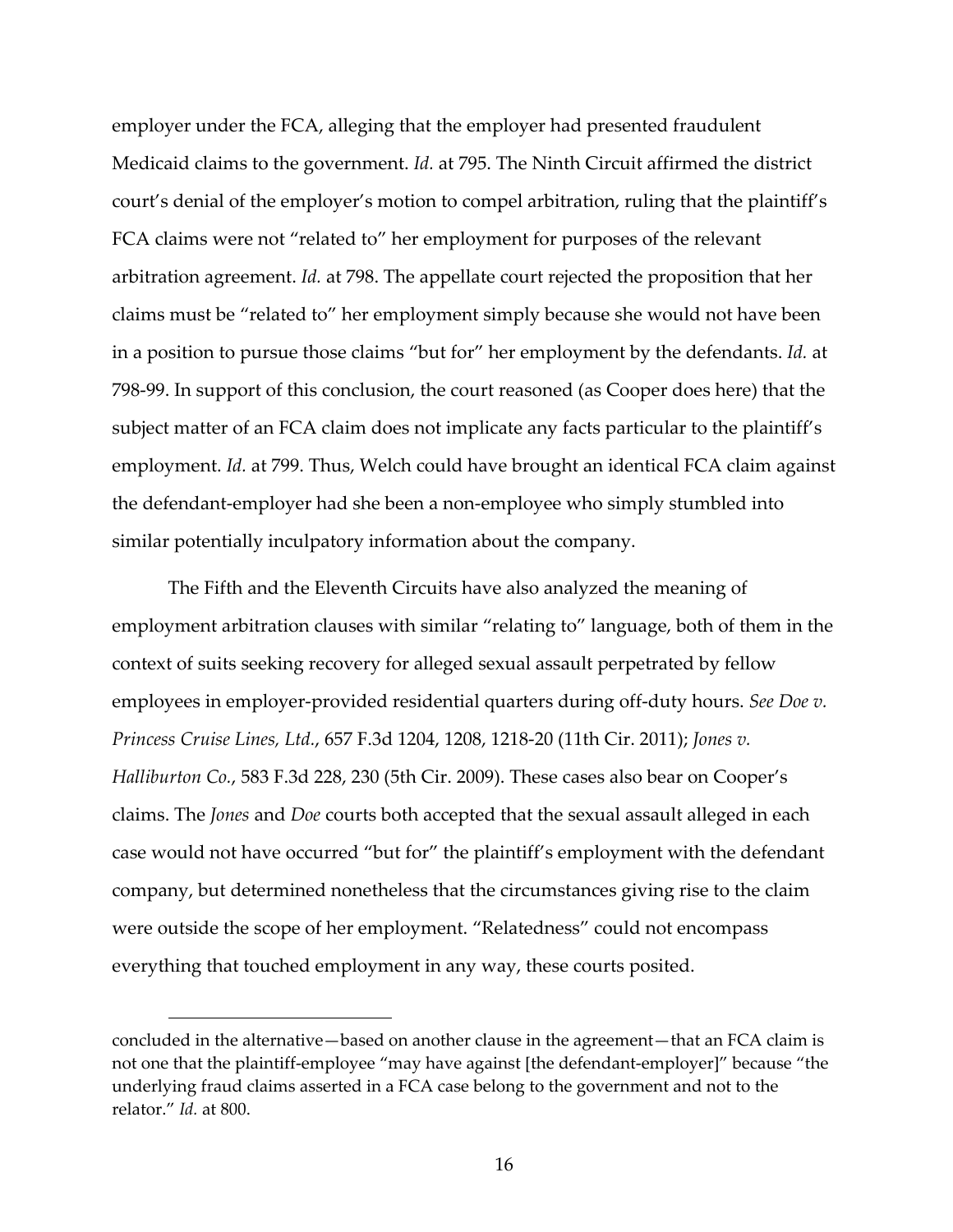Accordingly, in *Jones*, the Fifth Circuit observed that "'[i]f "relate to" were taken to extend to the furthest stretch of its indeterminacy,' the phrase would not have much limiting power because 'really, universally, relations stop nowhere.'" 583 F.3d at 238-39 (quoting *N.Y. State Conference of Blue Cross & Blue Shield Plans v. Travelers Ins. Co.*, 514 U.S. 645, 655 (1995)). Similarly, in *Doe*, the Eleventh Circuit held that the phrase "related to" "marks a boundary by indicating some *direct* relationship; otherwise, the term would stretch to the horizon and beyond." 657 F.3d at 1218 (emphasis added).

To be sure, Cooper's claims are not perfectly analogous to the sexual assault cases, nor is the language in the Arbitration Agreement between Cooper and DST identical to that found in *Welch*, *Jones*, or *Doe*. Unlike those cases, something more than mere but-for causation connects Cooper's claims and his employment relationship with DST: his stake in the Plan is indeed part of his compensation at DST, as Ruane stresses, and it provides him the standing he needs to sue on behalf of the Plan. These considerations create a more substantial nexus to his employment at DST than does, as in the sexual assault cases, criminal conduct by other employees occurring outside of work hours or duties.

Nevertheless, we weigh heavily the consideration that none of the facts relevant to the merits of Cooper's claims against Ruane relates to his employment. Cooper's claims hinge entirely on the investment decisions made by Ruane; the substance of his claims has no connection to his own work performance, his evaluations, his treatment by supervisors, the amount of his compensation, the condition of his workplace, or any other fact particular to Cooper's individual experience at DST. Moreover, as pointed out in *Welch*, 871 F.3d at 799, and mentioned above, others who were never DST employees could have brought claims identical to those stated by Cooper—for example, the mismanagement claims could have been pursued by other Plan beneficiaries (such as spouses, heirs, or designees of participants); by other Plan fiduciaries, including DST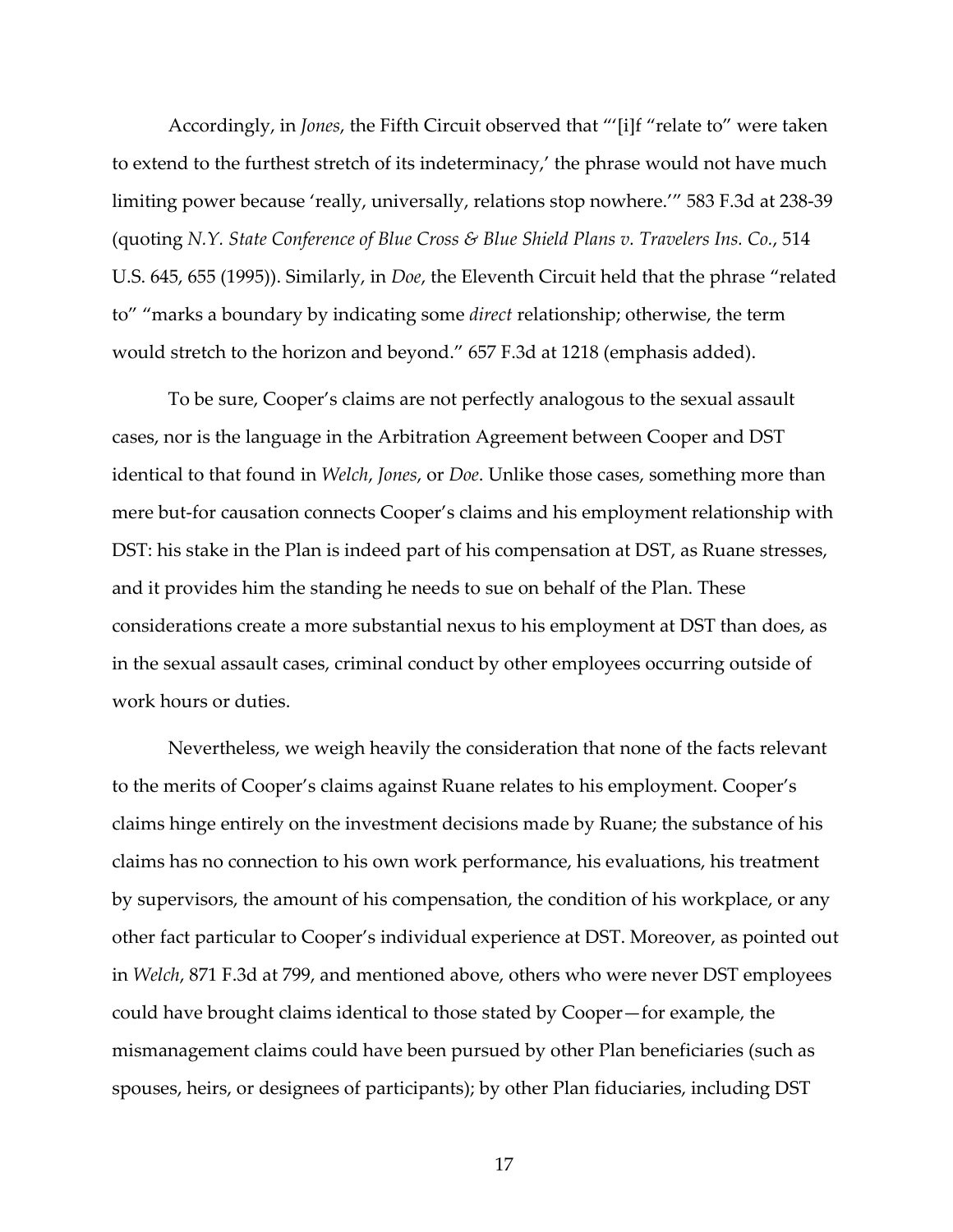itself; and by the Secretary of Labor. *See* ERISA § 502(a)(2), 29 U.S.C. § 1132(a)(2) (authorizing plan participants and beneficiaries and the Secretary of Labor to bring a civil action for breach of fiduciary duties).

We therefore agree with the approach adopted by the Ninth Circuit in *Welch* that, in the context of an employment arbitration agreement, a claim will "relate to" employment only if the merits of that claim involve facts particular to an individual plaintiff's own employment. *See Welch,* 871 F.3d at 799*.* Here, the merits of Cooper's claims do not involve such facts.

# **II. Our adequacy-of-representation requirement regarding ERISA fiduciary claims**

Although explicit language to the contrary in the Arbitration Agreement might create a different legal problem—one of enforceability—absent such plain language we observe that the reading of the Arbitration Agreement's "relating to employment" language that we adopt here would create tension with our case law governing the prerequisites applicable to plaintiffs pursuing ERISA fiduciary actions. Such a result is neither required by the Agreement's language nor desirable in light of ERISA's protective purposes. *See, e.g.*, *Am. Express Co. v. Italian Colors Rest.*, 570 U.S. 228, 236 (2013) (noting that "an arbitration agreement forbidding the assertion of certain statutory rights" cannot be enforced).

In *Coan v. Kaufman*, 457 F.3d 250 (2d Cir. 2006), we construed ERISA § 502(a)(2) to require parties suing on behalf of a plan to demonstrate their suitability to serve as representatives of the interests of other plan stakeholders. We explained: "[T]he representative nature of the section 502(a)(2) right of action implies that plan participants must employ procedures to protect effectively the interests they purport to represent." *Id.* at 259. Citing, as examples of such procedures, class certification or joining other plan participants as parties, *id.* at 261—measures the *Coan* plaintiff,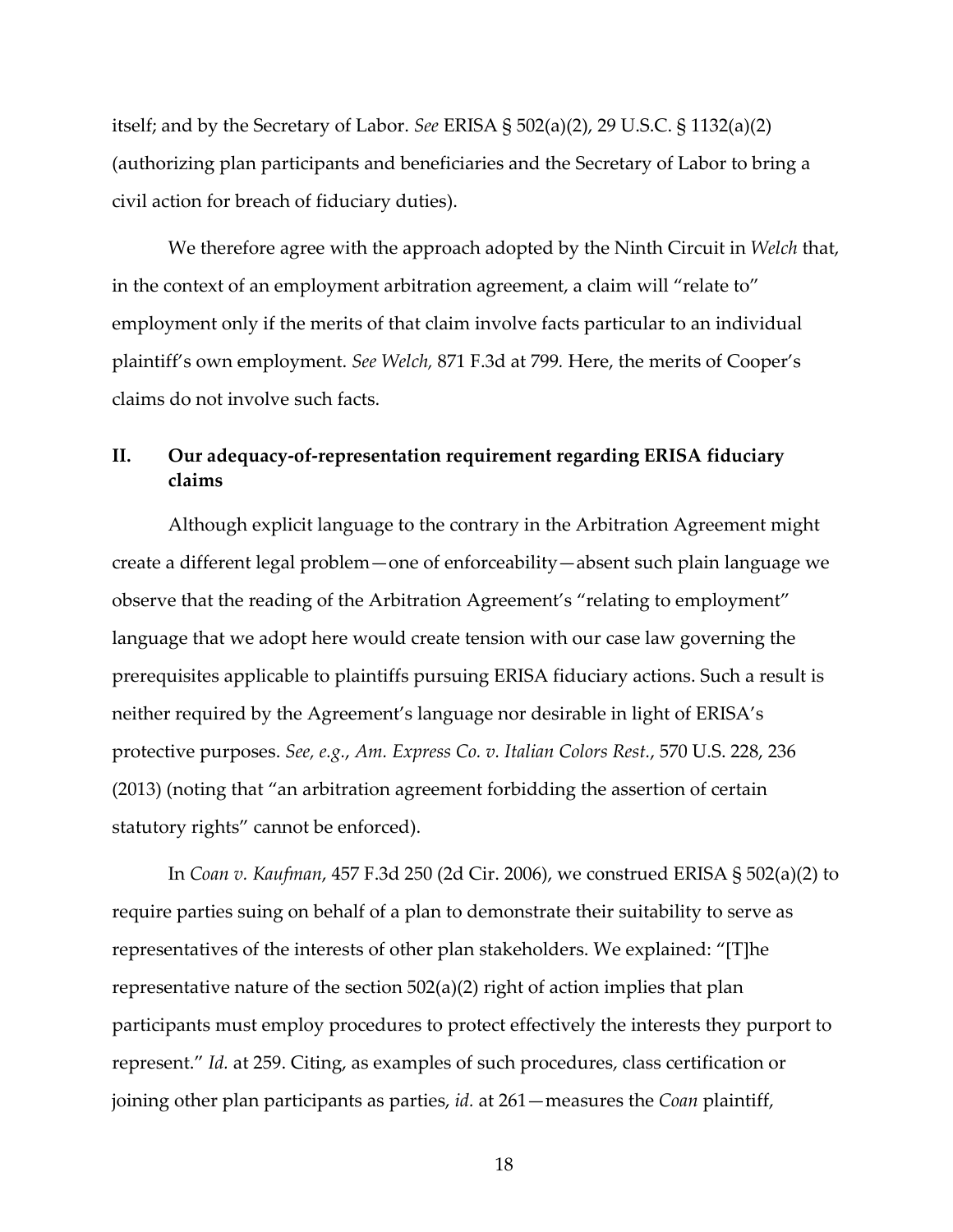fatefully, had not undertaken—we stressed that such procedural safeguards are meant to ensure that any "recovery inures to the benefit of the plan as a whole." *Id.* at 261.

The Arbitration Agreement between Cooper and DST, in contrast, requires that all arbitrated claims "be asserted, heard and resolved on a single Associate basis." App'x 158. It prohibits joinder of multiple parties and class or collective actions. *Id.* at 158-59. It is unclear, then, how, under the terms of the Agreement, an employee can bring an ERISA fiduciary claim that satisfies *Coan*'s adequacy requirement, while concurrently complying with the Agreement. If we read the Agreement to mandate arbitration for ERISA fiduciary claims such as Cooper's, a signatory seeking to bring such a claim is caught in a bind: Either she brings a claim in arbitration in some representative capacity, as our case law requires, and the claim is dismissed for violating the Agreement's prohibition on bringing claim in a representative capacity; or she brings a claim absent the required procedural safeguards, and courts in this Circuit decline to enforce any award she secures in arbitration for running afoul of *Coan*.

Looking at the same facts through a different lens, Ruane's reading of the Arbitration Agreement appears to make it impossible to bring an ERISA fiduciary action that satisfies both the Agreement and the *Coan* representative adequacy requirement, potentially rendering at least this part of the Agreement unenforceable. *Am. Express Co.*, 570 U.S. at 236. It is true that this conundrum would not necessarily justify, on its own, a countertextual reading of an arbitration agreement that explicitly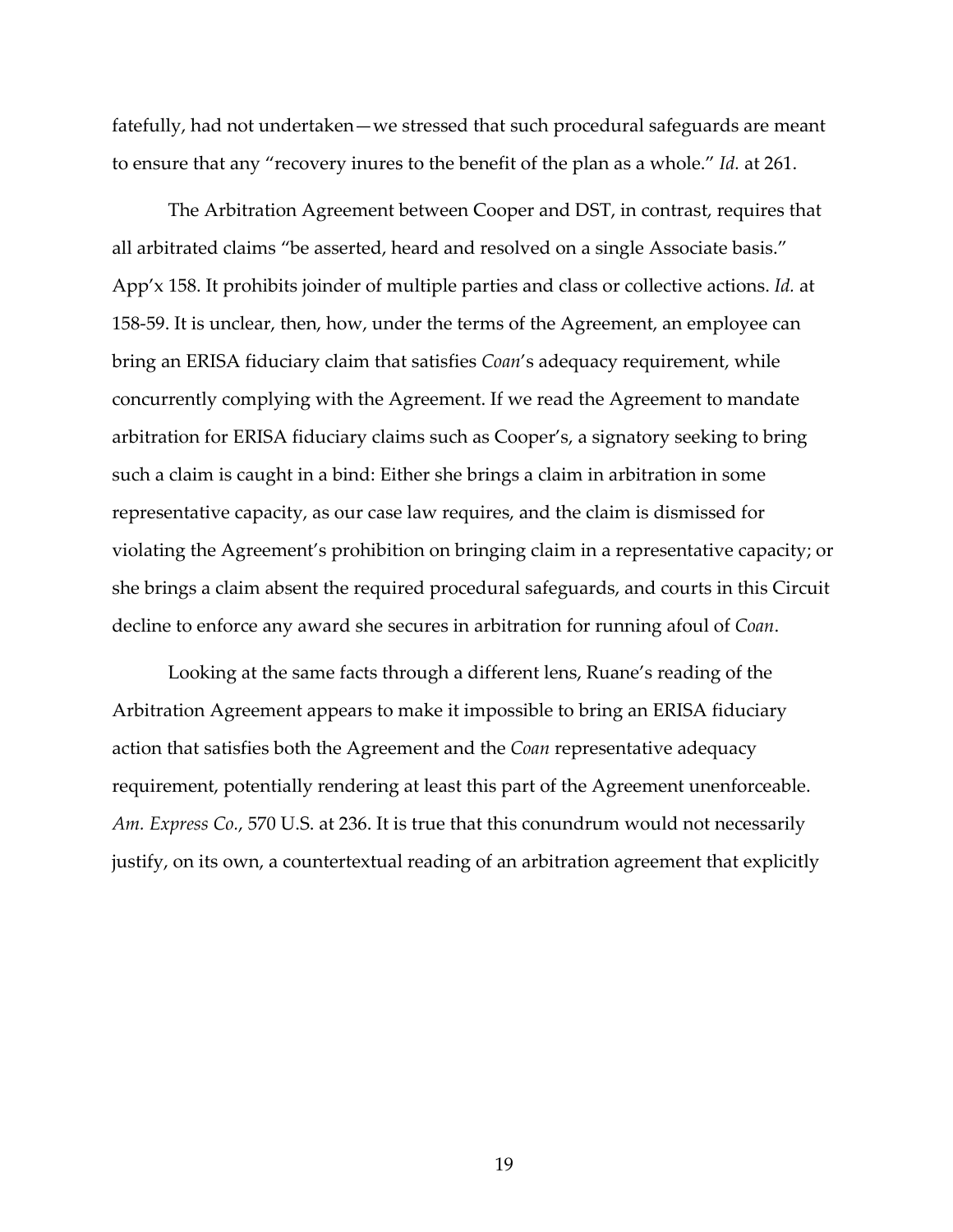applied to a given circumstance. But in this case, we have already concluded that the plain meaning of "relating to" in the Agreement does not encompass Cooper's claims. To the extent the Agreement's text may permit other interpretations, we also decline to adopt an unnecessary reading that casts its enforceability into doubt, in derogation of ERISA's protective purposes.<sup>[11](#page-19-0)</sup>

As the dissent recognizes, consent is the foundation of arbitration: "[T]he FAA imposes certain rules of fundamental importance, including the basic precept that arbitration is a matter of consent, not coercion." *Stolt-Nielsen S.A. v. AnimalFeeds Int'l Corp.*, 559 U.S. 662, 681 (2010). Allowing a non-party to enforce an arbitration agreement against a party presents an obvious challenge, then, simply because the party has not expressly consented to arbitrate disputes *with the non-party*. Yet, in certain limited circumstances, we have decided to allow it and have estopped the non-party from objecting to arbitration. We have instructed that, to justify estoppel, we must find "that the subject matter of the dispute was intertwined with the contract providing for arbitration." *Sokol Holdings, Inc. v. BMB Munai, Inc.*, 542 F.3d 354, 361 (2d Cir. 2008). Second, there must be "a relationship among the parties of a nature that justifies [the] conclusion" that the court should compel arbitration. *Id.* at 359. A court's consideration of whether such a relationship exists calls for a fact-specific, careful review, in which we ask whether the party "consented to extend its agreement to arbitrate to [the non-party]*,* or, otherwise put, made it *inequitable* [for the party] to refuse." *Id.* at 361 (emphasis added).

Considered in its totality, we have difficulty seeing the specific "relationship among the parties" here—between Cooper as an employee of DST, and Ruane as a DST contractor—as one that makes it "inequitable" for Cooper to refuse to arbitrate his ERISA claims against Ruane. *Id.* Cooper's detailed knowledge of Ruane's role in and management of the Plan, or his initial view of the relationship between DST and Ruane, do not meaningfully bear on the actual *relationship* between *Cooper* and Ruane under a theory of estoppel.

More generally, we are concerned that a ruling favoring arbitration-by-estoppel in Cooper's circumstances would mark an ill-advised step away from looking to consent as the foundation of arbitration. As this case shows, such a step could have broadly restrictive effects

<span id="page-19-0"></span><sup>&</sup>lt;sup>11</sup> The dissent would hold that the Agreement between Cooper and his employer covers Cooper's ERISA claims against Ruane. It would then rule that Cooper is estopped from denying that Ruane can require Cooper to arbitrate his claims. We need not reach the dissent's estoppel argument because we have determined that the Agreement does not cover these statutory claims against Ruane. Nonetheless, we note our concern about the dissent's application of arbitration-by-estoppel to Cooper.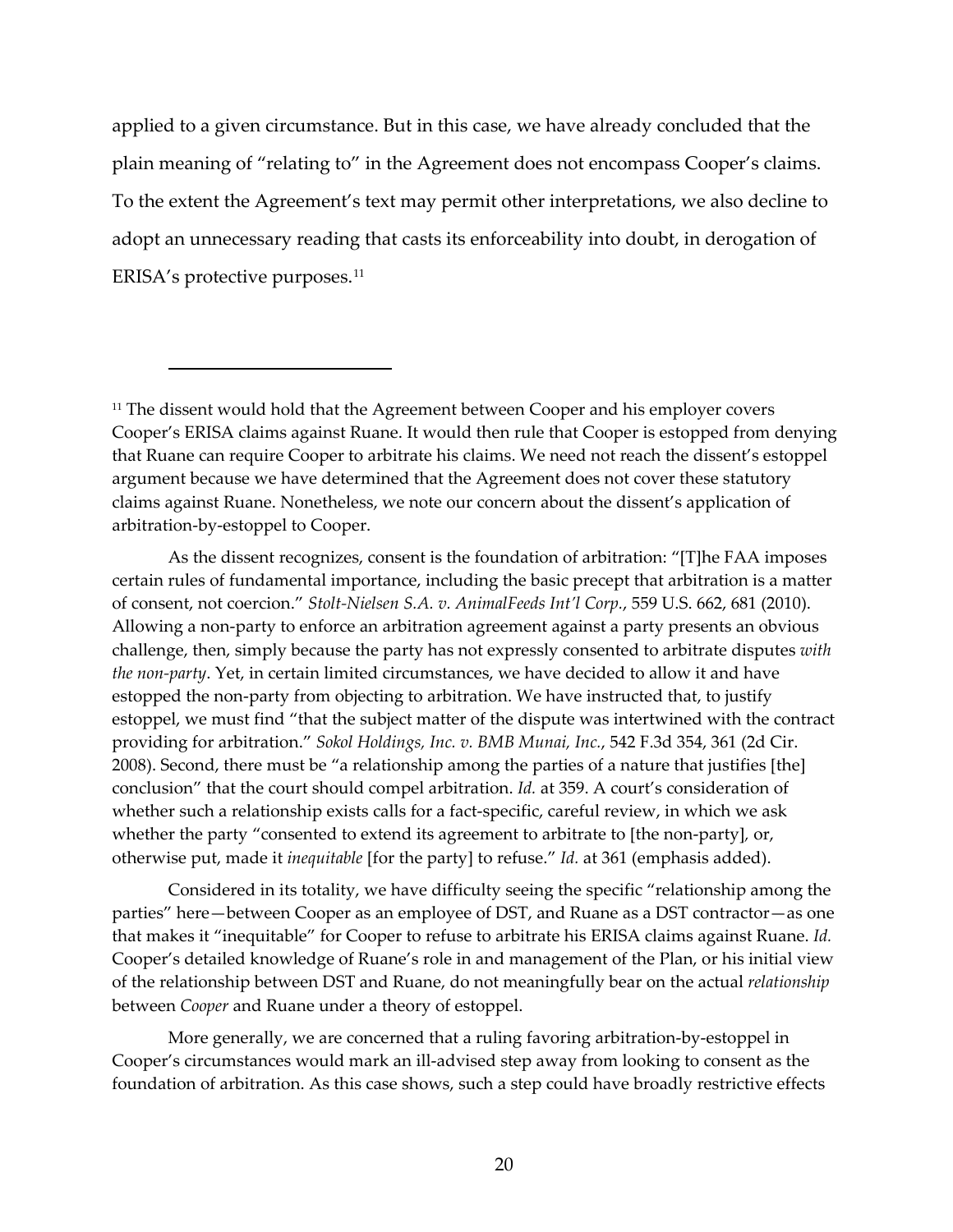## **CONCLUSION**

We conclude that the breach of fiduciary duty claims that Cooper brought on behalf of the Plan under ERISA § 502(a)(2) do not "relate to" his employment under the terms of the Arbitration Agreement. We therefore **REVERSE** the judgment of the district court and remand the cause for further proceedings consistent with this Opinion.

on the rights of employees who are subject to similar agreements with their employers and who wish to press claims in court against contracting partners of their employers.

But other panels will address those claims and concerns in due course.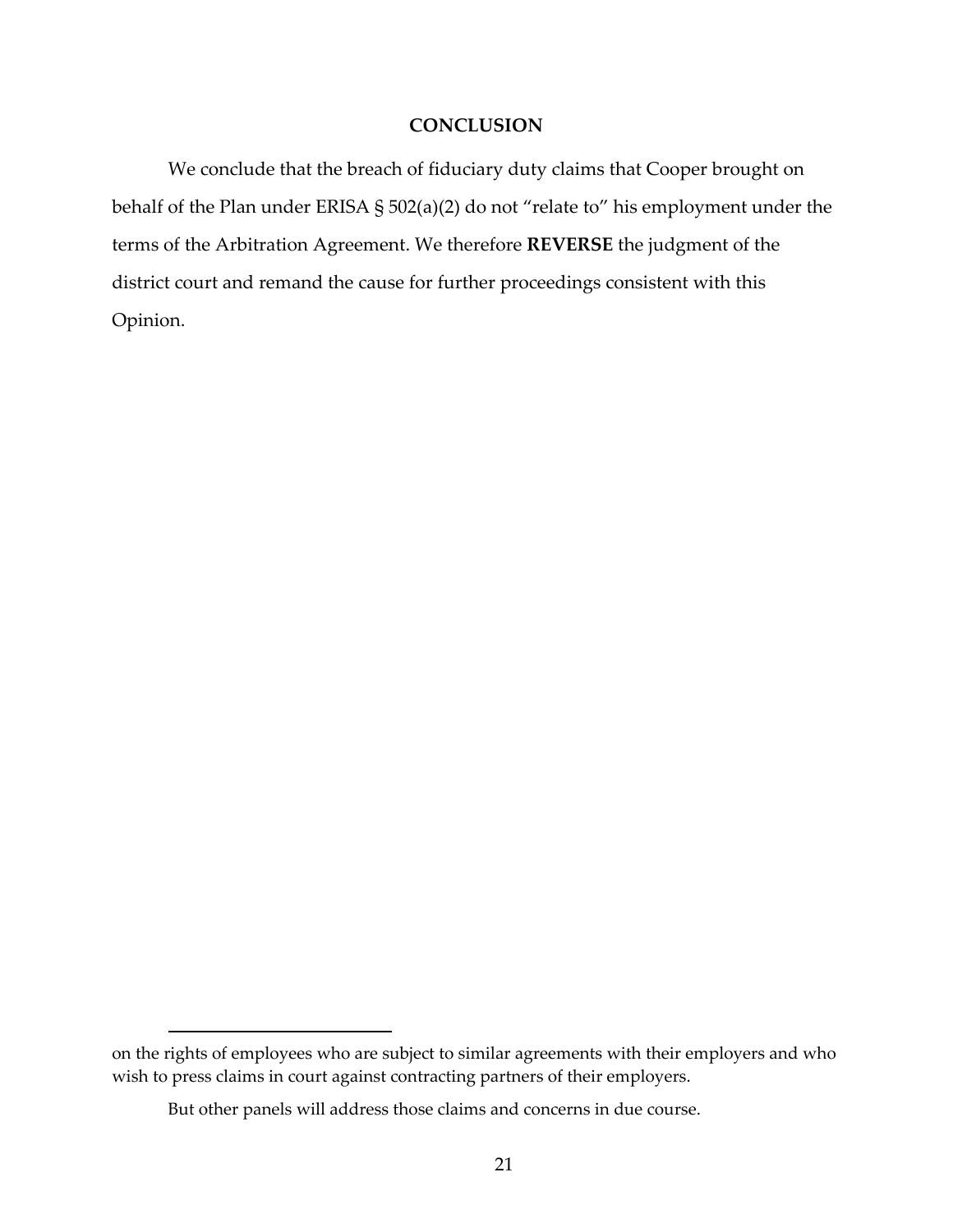RICHARD J. SULLIVAN, *Circuit Judge*, dissenting:

I part ways with the majority because I am not convinced that Cooper's arbitration agreement with DST Systems, Inc. ("DST") (the "Arbitration Agreement") clearly and unambiguously excludes Cooper's breach of fiduciary duty claims from arbitration. Where, as here, an arbitration agreement uses broad language that is ambiguous about whether an issue in dispute is arbitrable, we must resolve that ambiguity in favor of arbitration. *See Moses H. Cone Mem'l Hosp. v. Mercury Constr. Corp.*, 460 U.S. 1, 24–25 (1983). I would therefore affirm the district court's conclusion that Cooper's claims "relate to his employment" within the meaning of the Arbitration Agreement. *See Cooper v. Ruane Cunniff & Goldfarb Inc.*, No. 16-cv-1900 (WHP), 2017 WL 3524682, at \*4 (S.D.N.Y. Aug. 15, 2017).

As a result, I would also reach the issue that the majority does not: whether Ruane Cooper & Goldfarb, Inc. ("Ruane"), "a non-signatory to the Arbitration Agreement, may compel Cooper to arbitrate his claims under the doctrine of equitable estoppel." *Id.* at \*5. Admittedly, I find this question to be a closer call. Nevertheless, because of Cooper's knowledge about Ruane's role in managing the profit-sharing account ("PSA") and his characterization of DST and Ruane as closely intertwined throughout this litigation, I would also affirm the district court's equitable estoppel holding. Accordingly, I respectfully dissent.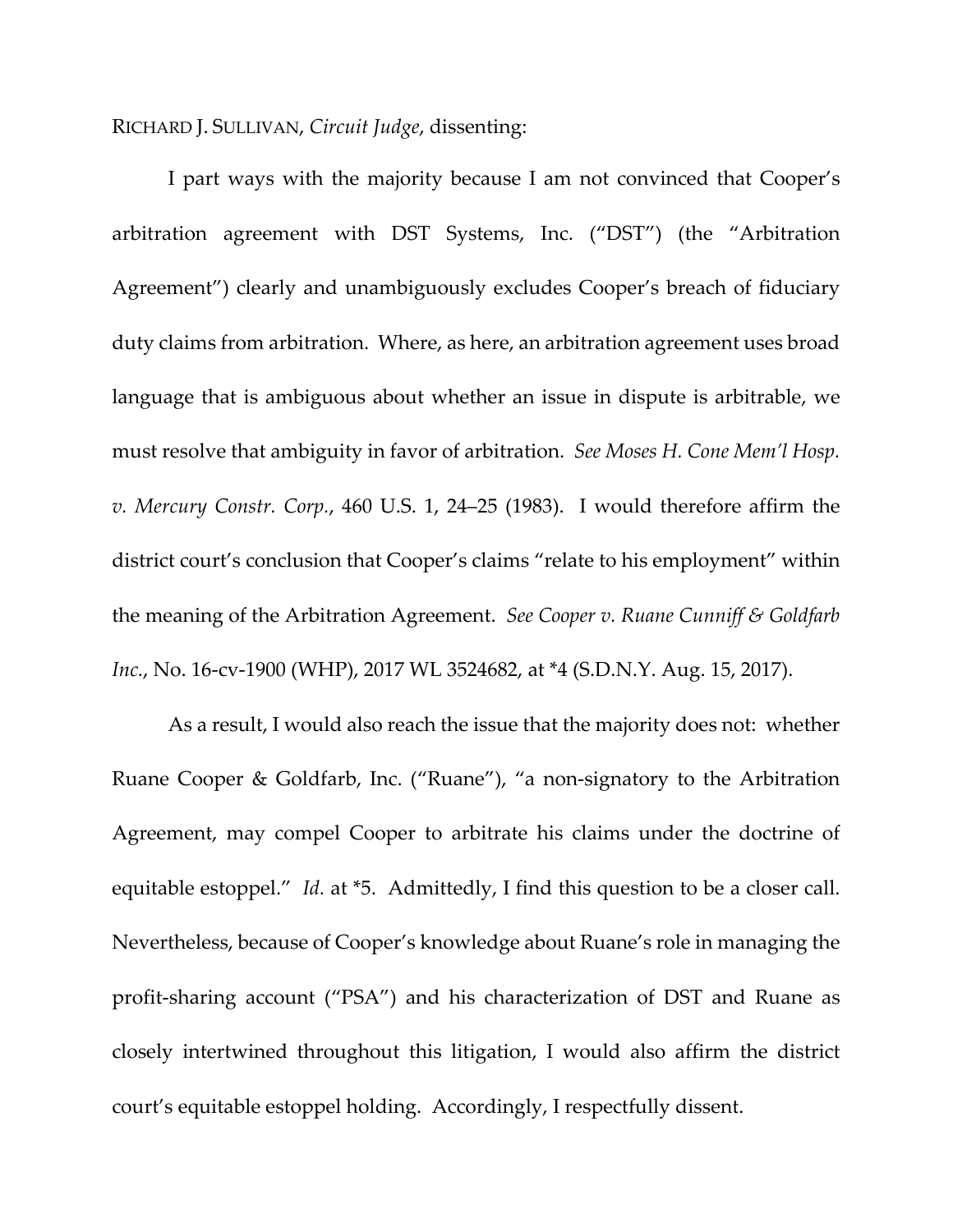# **I. In light of the presumption in favor of arbitrability, the Arbitration Agreement's broad language requires a finding that Cooper's claims are arbitrable.**

The Supreme Court has repeatedly instructed that "any doubts concerning the scope of arbitrable issues should be resolved in favor of arbitration," including when "the problem at hand is the construction of the contract language itself." *Mitsubishi Motors Corp. v. Soler Chrysler-Plymouth, Inc.*, 473 U.S. 614, 626 (1985) (quoting *Moses H. Cone Mem'l Hosp.*, 460 U.S. at 24–25); *see First Options of Chi., Inc. v. Kaplan*, 514 U.S. 938, 945 (1995); *Mastrobuono v. Shearson Lehman Hutton, Inc.*, 514 U.S. 52, 62 & n.8 (1995); *Volt Info. Scis., Inc. v. Bd. of Trs. of Leland Stanford Jr. Univ.*, 489 U.S. 468, 475 (1989); *AT&T Techs., Inc. v. Commc'ns Workers of Am.*, 475 U.S. 643, 650 (1986); *see also Granite Rock Co. v. Int'l Brotherhood of Teamsters*, 561 U.S. 287, 314 (2010) (Sotomayor, *J*., concurring in part) ("In determining the scope of an arbitration agreement, there is a presumption of arbitrability in the sense that an order to arbitrate the particular grievance should not be denied unless it may be said with positive assurance that the arbitration clause is not susceptible of an interpretation that covers the asserted dispute. Doubts should be resolved in favor of coverage." (internal quotation marks and brackets omitted)).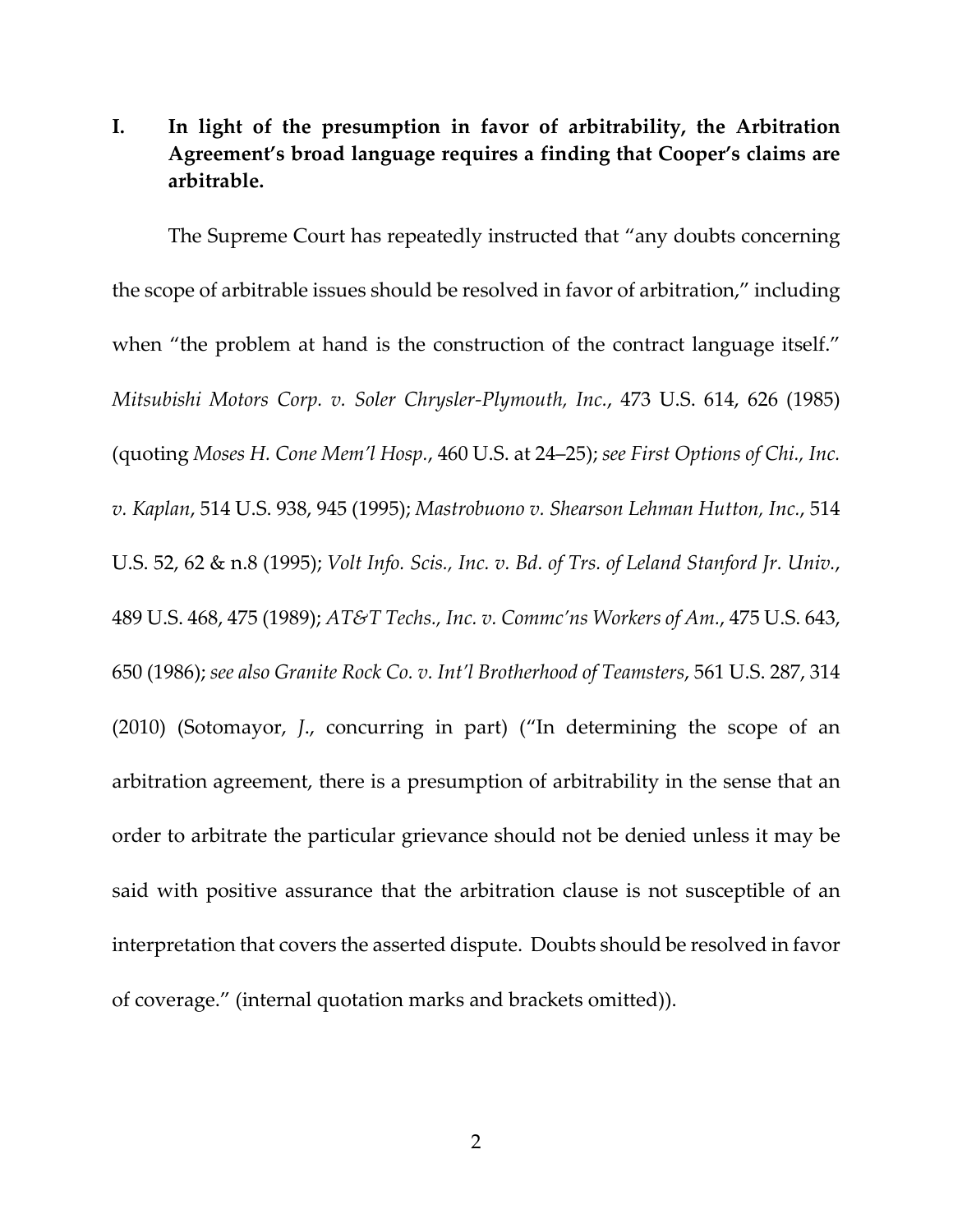This Court has recognized that while this interpretive rule departs from ordinary principles of contract interpretation, *see John Hancock Life Ins. Co. v. Wilson*, 254 F.3d 48, 58 (2d Cir. 2001), it does so for good reason: to give effect to the "liberal federal policy favoring arbitration" established by the Federal Arbitration Act, *In re Am. Express Fin. Advisors Sec. Litig.*, 672 F.3d 113, 127 (2d Cir. 2011) (quoting *Moses H. Cone Mem'l Hosp.*, 460 U.S. at 24). Accordingly, the Second Circuit has frequently applied this rule to resolve questions regarding the scope of an arbitration clause in favor of arbitration, *see, e.g.*, *Citigroup, Inc. v. Abu Dhabi Inv. Auth.*, 776 F.3d 126, 131 (2d Cir. 2015); *JLM Indus., Inc. v. Stolt-Nielsen SA*, 387 F.3d 163, 171 (2d Cir. 2004), even going so far as to explain that "federal policy requires us to construe arbitration clauses as broadly as possible," *In re Am. Express*, 672 F.3d at 128 (quoting *Collins & Aikman Prods. Co. v. Bldg. Sys., Inc.*, 58 F.3d 16, 19 (2d Cir. 1995)).

Here, Cooper's breach of fiduciary duty claims fit comfortably within the broad language employed by the Arbitration Agreement. That agreement covered "all legal claims arising out of or relating to [Cooper's] employment" at DST. App'x at 159. As the majority recognizes, additional language in the Arbitration Agreement can be read to support either Cooper's position or Ruane's position,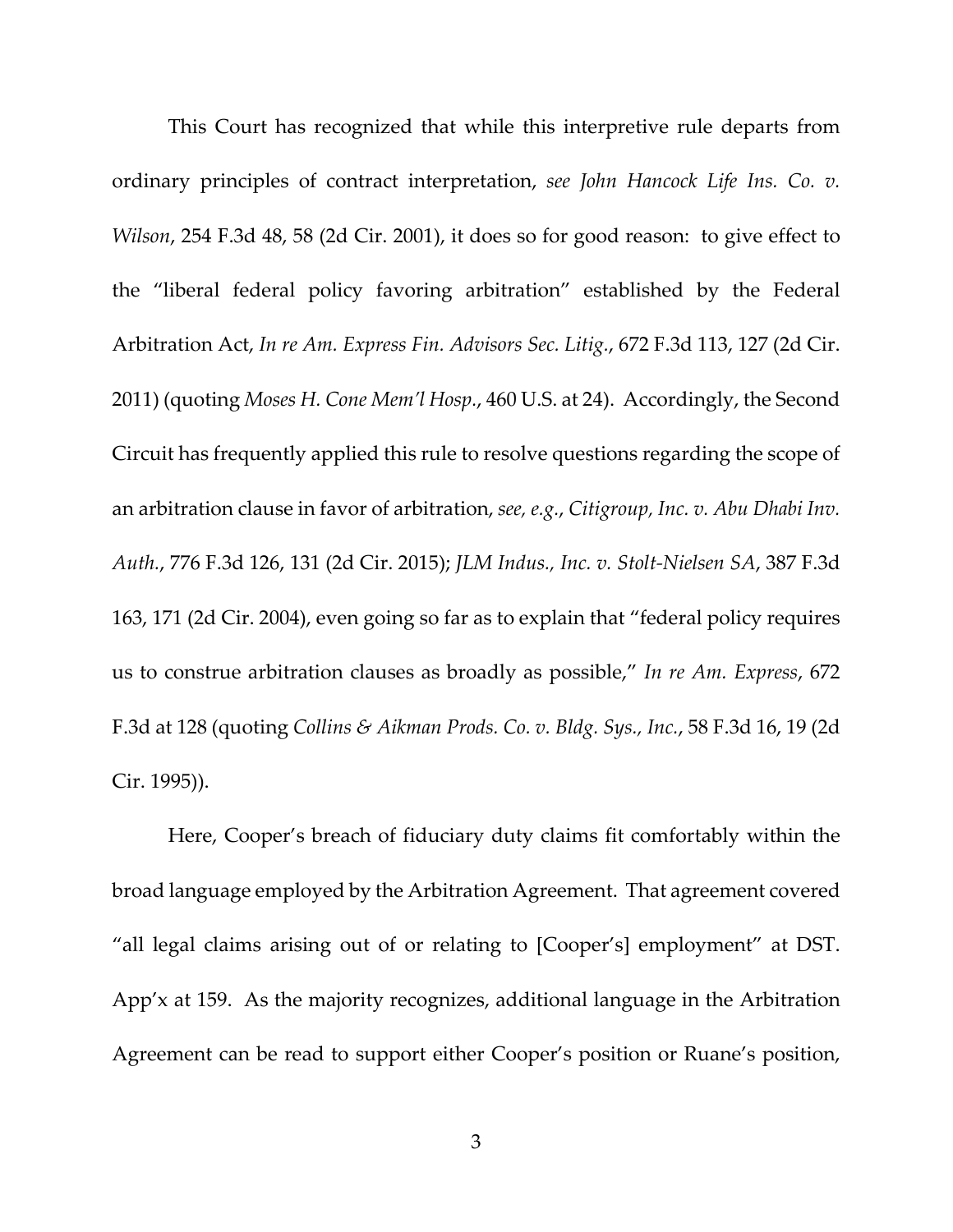depending on whether one relies on the interpretive canon of *ejusdem generis* or *expressio unius est eclusio alterius*. *See* Maj. Op. at 14–15. I agree with the majority that neither of these arguments, alone, "is sufficiently conclusive to resolve the issue" of whether the operative phrase "relating to employment" encompasses Cooper's breach of fiduciary duty claims. *Id.* at 15. But left with this equipoise, the majority looks to extra-Circuit case law to resolve the meaning of the agreement, whereas I would apply the binding and well-settled presumption in favor of arbitrability, which requires courts to consider whether "it may be said with positive assurance that the arbitration clause is not susceptible of an interpretation that covers the asserted dispute." *Holick v. Cellular Sales of N.Y., LLC*, 802 F.3d 391, 395 (2d Cir. 2015) (quoting *Smith/Enron Cogeneration Ltd. P'ship, Inc. v. Smith Cogeneration Int'l, Inc.*, 198 F.3d 88, 99 (2d Cir. 1999)).

I do not think there can be any doubt that the phrase "relating to employment" is "susceptible of an interpretation that covers" Cooper's breach of fiduciary duty claims premised on his employer-funded retirement plan. *Id.* As the majority itself acknowledges, Cooper's claims have a more substantial nexus to his employment than the cases to which the majority cites dealing with sexual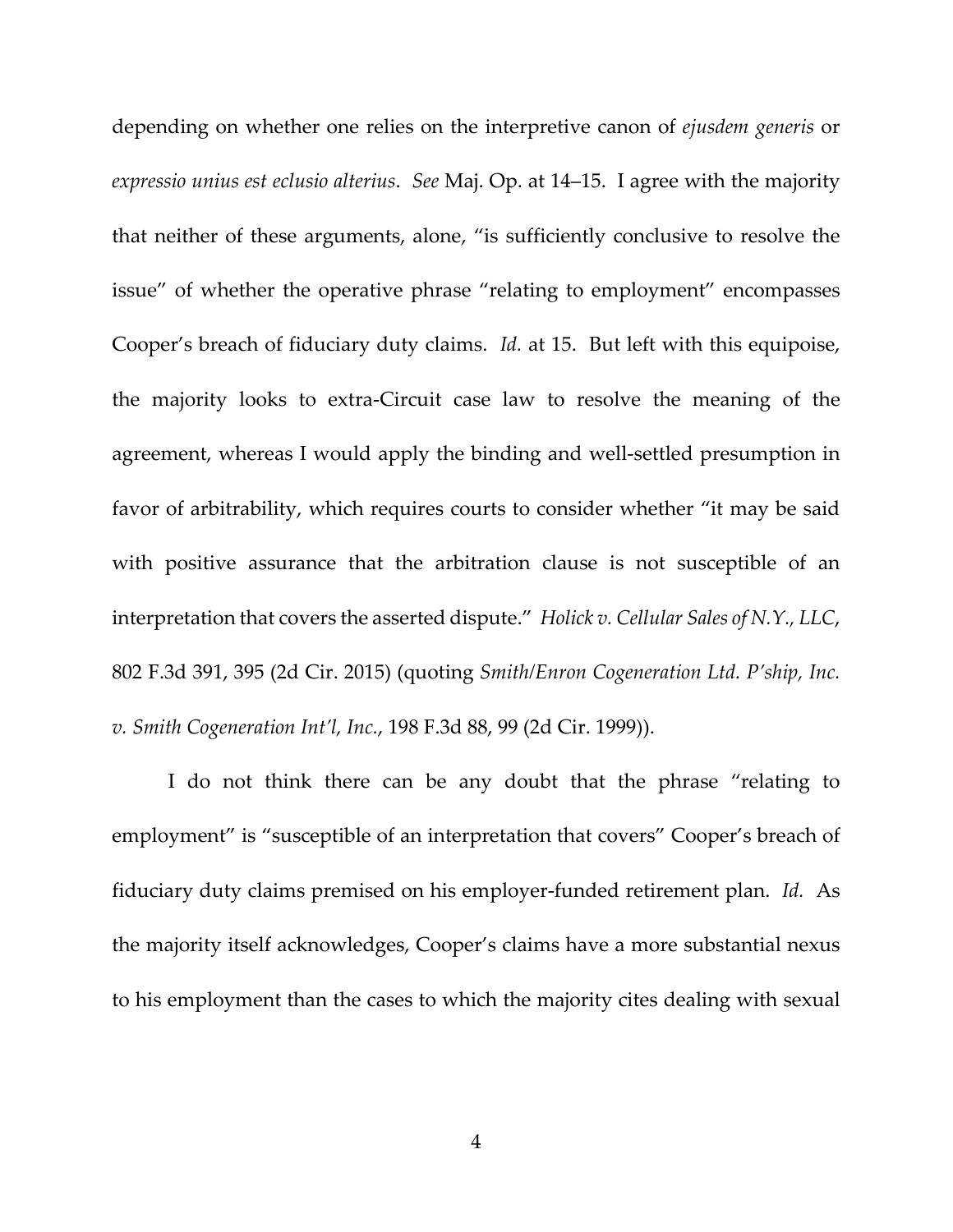assault.[1](#page-25-0) *See* Maj. Op. 17–18. The district court properly recognized that "[t]he funds that Cooper claims Ruane mismanaged specifically originate from his employment from DST" and that Cooper himself "acknowledged that he considered DST's contributions to be a part of his compensation." *Cooper*, 2017 WL 3524682, at \*4. Moreover, the PSA was specifically intended "to encourage [employees] to stay with [DST] until retirement," App'x at 83, evidenced by the fact that any unvested funds in the PSA at the time an employee terminated his employment "for any reason other than death, disability, or retirement" would automatically revert back to DST, *id.* Taken together, these facts indicate that Cooper's claims – made possible by and directly pertaining to Ruane's management of his employment compensation – can reasonably be interpreted as "relating to [his] employment" at DST. *Id.* at 159. At the very least, Cooper has not presented evidence conclusively demonstrating that the phrase "relating to employment" excludes his breach of fiduciary duty claims, as is required to overcome the presumption in favor of arbitration. *See, e.g.*, *Holick*, 802 F.3d at 398

<span id="page-25-0"></span><sup>1</sup> They also have a far closer relationship to his employment than the employee's claims in *United States ex rel. Welch v. My Left Foot Children's Therapy, LLC*, 871 F.3d 791 (9th Cir. 2017), to which the majority also cites, *see* Maj. Op. at 15–16. Unlike *Welch*, in which the Ninth Circuit recognized that the plaintiff need not have been an employee to bring her claims, *see Welch*, 871 F.3d at 799, Cooper's claims here were necessarily dependent on his employment, as he would not have been in a position to bring his breach of fiduciary duty claims had he not been employed by DST and had DST not made contributions to the PSA on his behalf.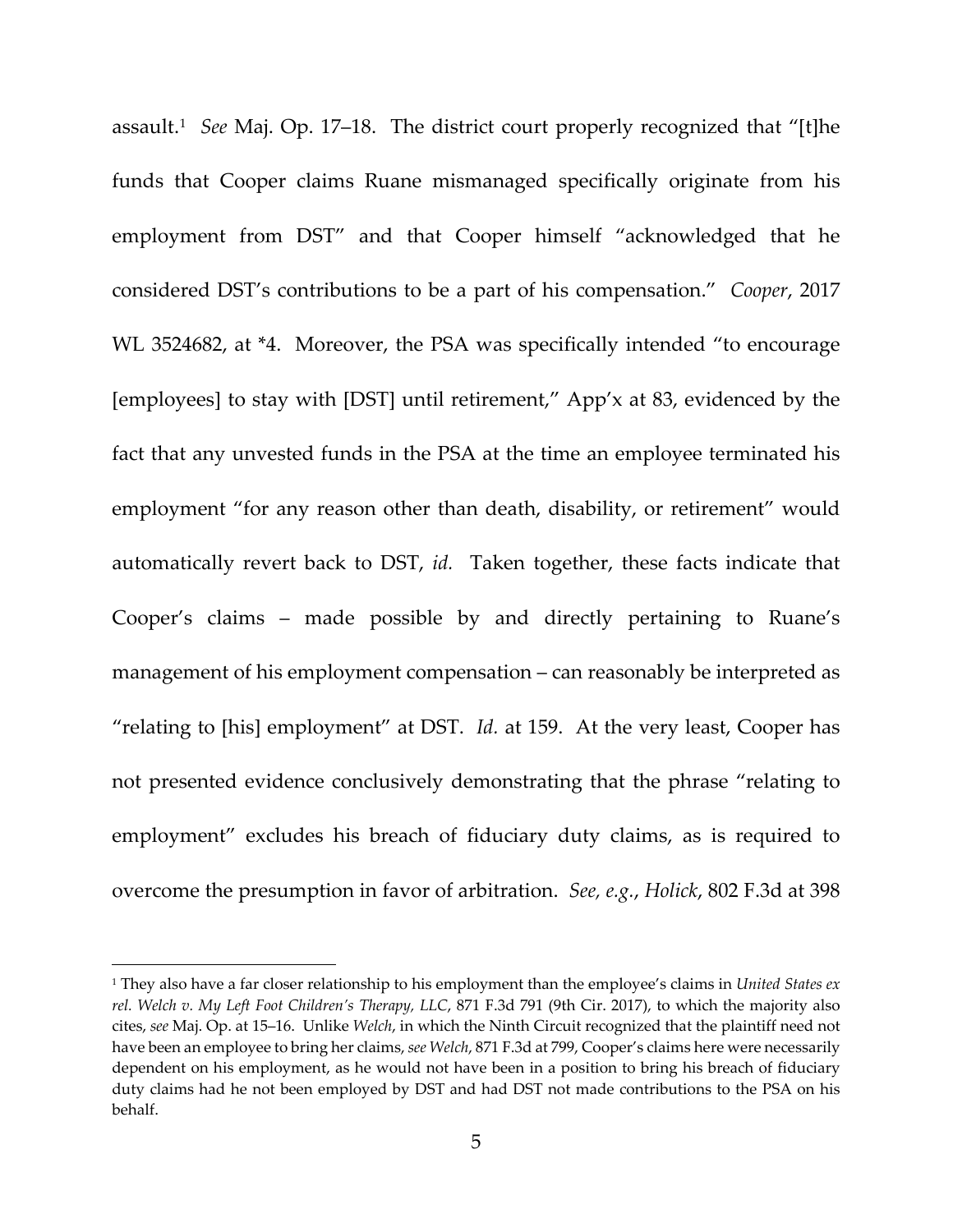(finding that the presumption in favor of arbitration was overcome by evidence showing that the arbitration agreements at issue were not intended to cover claims that arose *before* the parties entered into the agreements).

In holding that Cooper's ERISA claims do not "relat[e] to" his employment, the majority relies on our decision in *Coan v. Kaufman*, 457 F.3d 250 (2d Cir. 2006), which held that to assert the type of ERISA claims Cooper brings here, a plaintiff must "take adequate steps under the circumstances properly to act in a representative capacity on behalf of the plan." *Id.* at 261 (internal quotation marks omitted). The majority reasons that, under the district court's reading of the Arbitration Agreement, *Coan*'s procedural requirement – coupled with the Arbitration Agreement's separate requirement that all arbitrated claims "be asserted, heard and resolved on a single Associate basis," App'x at 158 – appears to make it impossible for Cooper to arbitrate his ERISA claims. Maj. Op. at 19.

The problem with the majority's analysis is that the Arbitration Agreement's class-arbitration waiver is not at issue in this case. Here, we are confronted only with the question of whether Cooper's claims are "relat[ed] to" his employment. App'x at 159. Indeed, the majority concedes that the "conundrum" of reconciling the class-arbitration waiver with *Coan* "would not necessarily justify, on its own,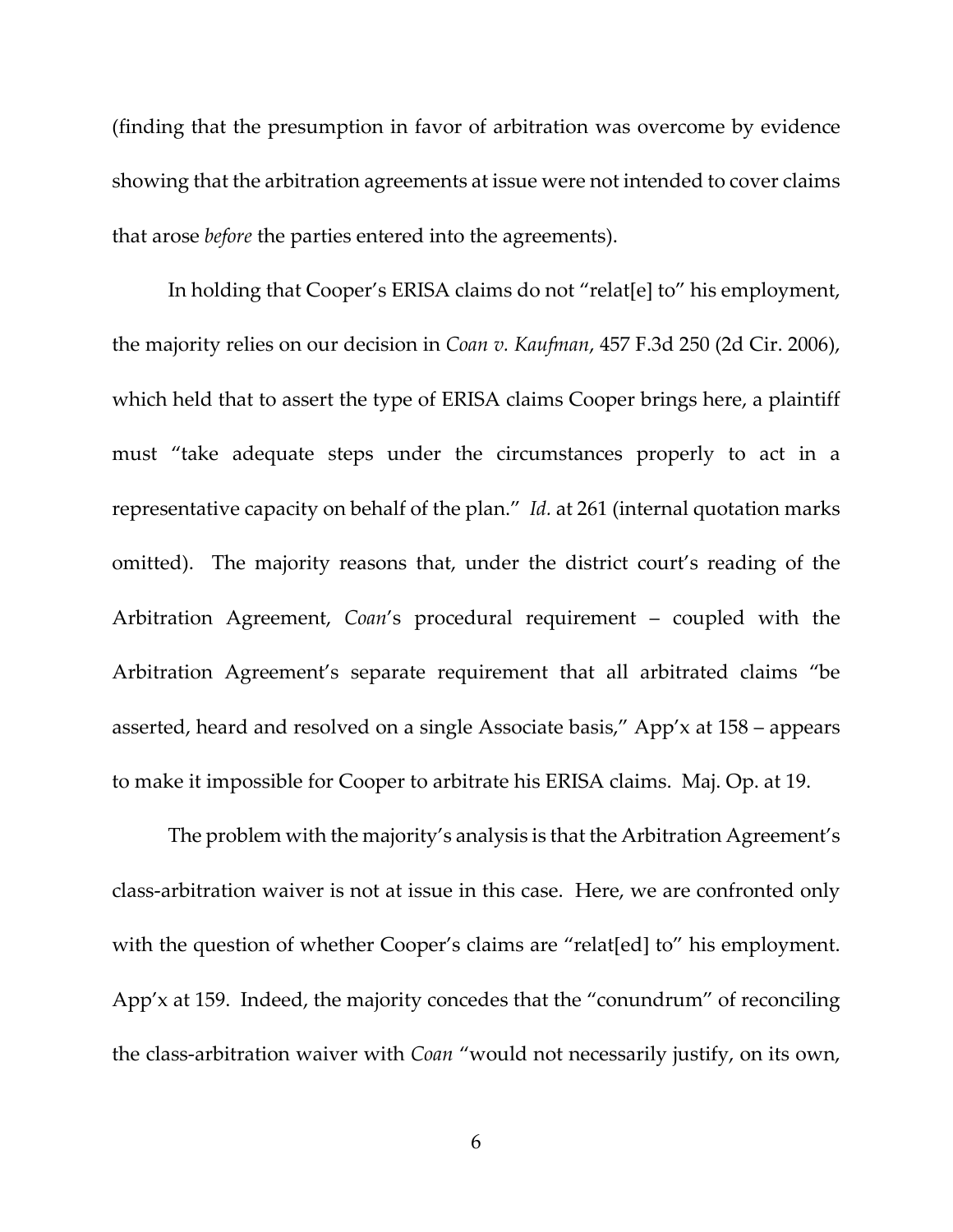a countertextual reading of an arbitration agreement that explicitly applied to a given circumstance." Maj. Op. at 19–20. But the presumption in favor of arbitrability applies even where an agreement does not "explicitly apply to a given circumstance," *id.* at 20; rather, it acts a thumb on the scales favoring arbitration whenever an agreement employs language broad enough that it cannot "be said with positive assurance that the arbitration clause is *not* susceptible of an interpretation that covers the asserted dispute," *Holick*, 802 F.3d at 395 (internal quotation marks omitted) (emphasis added). Here, because the broad language of the Arbitration Agreement can reasonably be interpreted to cover such claims, and because Cooper has pointed to no evidence foreclosing such an interpretation, *Coan* should not impact our interpretation of the provision at issue in this case.[2](#page-27-0) Accordingly, I would apply the presumption in favor of arbitration and affirm the district court's conclusion.

<span id="page-27-0"></span><sup>2</sup> It is also not at all clear that *Coan* would require Cooper to join other parties or bring his claims on a classwide basis, as the majority seems to suggest. *See* Maj. Op. at 19. While we did explain in *Coan* that plaintiffs who comply with Rule 23 "will likely be proceeding in a 'representative capacity' properly for purposes of section 502(a)(2)," we also explicitly declined to "delineate minimum procedural safeguards that section 502(a)(2) requires in all cases." *Coan*, 457 F.3d at 261. The Supreme Court has emphasized that a classarbitration waiver will be upheld unless it "eliminates those parties' *right* to pursue their statutory remedy." *Am. Express Co. v. Italian Colors Rest.*, 570 U.S. 228, 236 (2013) (emphasis added). The classarbitration waiver here would not necessarily eliminate Cooper's *right* to bring a claim under section 502(a)(2). *Coan* might make it procedurally onerous for him to do so – by requiring him to "notify[] . . . other plan participants," *Coan*, 457 F.3d at 261, or to take other measures to ensure that their rights are protected – but the Supreme Court has made clear that practical difficulties involved in bringing individual claims is not a reason for invalidating a class-arbitration waiver, *see Italian Colors*, 570 U.S. at 236.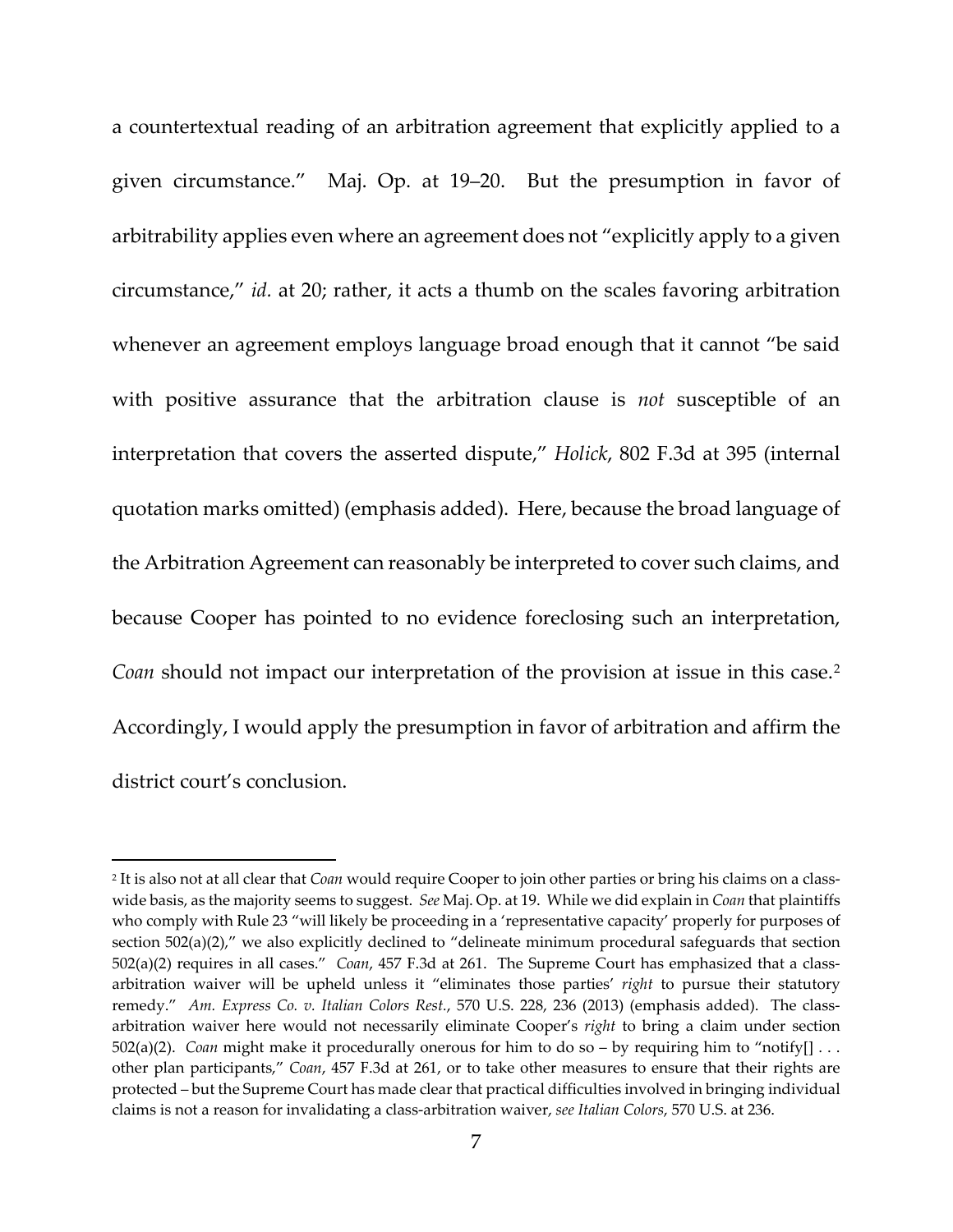**II. Ruane may bind Cooper to the terms of the Arbitration Agreement under the doctrine of equitable estoppel.**

Having concluded that Cooper's claims fall within the scope of the Arbitration Agreement, I would also affirm the district court's determination that Ruane, although not a signatory to that agreement, may nevertheless compel Cooper to arbitrate his claims under the doctrine of equitable estoppel. *See Cooper*, 2017 WL 3524682, at \*5–\*8.

"Under principles of estoppel, a non-signatory to an arbitration agreement may compel a signatory to that agreement to arbitrate a dispute where" (1) the non-signatory is seeking to arbitrate issues "intertwined with the agreement that the estopped party has signed" and (2) there is "a relationship among the parties of a nature that justifies a conclusion that the party which agreed to arbitrate with another entity should be estopped from denying an obligation to arbitrate a similar dispute with the adversary which is not a party to the arbitration agreement." *Ragone v. Atl. Video at Manhattan Ctr.*, 595 F.3d 115, 126–27 (2d Cir. 2010) (internal quotation marks omitted). This Court has recognized that issues are "intertwined" with an arbitration agreement when they arise from the "subject matter" of that agreement, or when those issues are "factually intertwined" with a dispute between the original parties to the agreement. *Id.* at 127–28. And while the type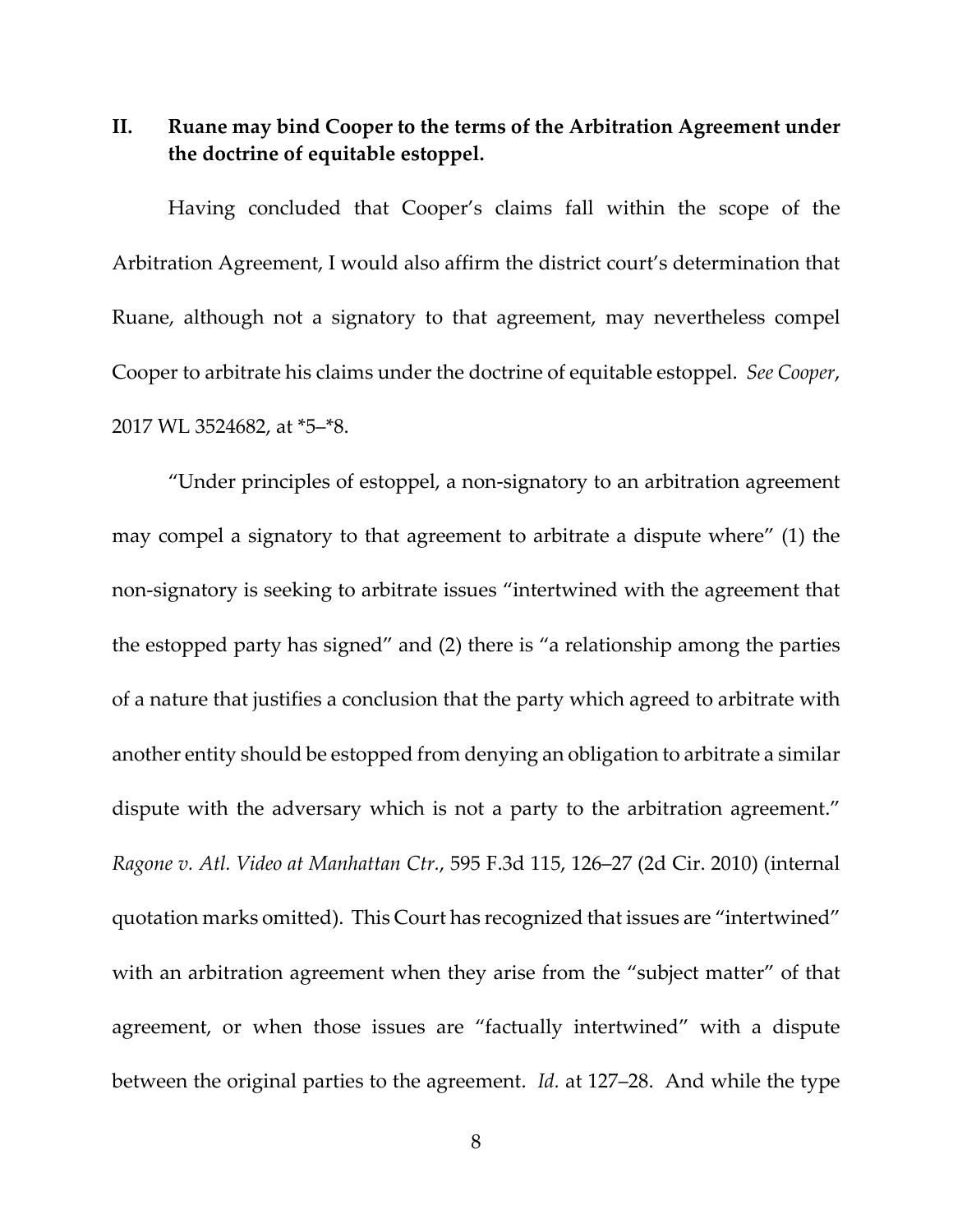of relationship sufficient to give rise to estoppel is fact-specific, this Court has found such a relationship to exist when a plaintiff alleges that the non-signatory worked in concert with a signatory to the arbitration agreement to harm the plaintiff, *see Denney v. BDO Stillman, L.L.P.*, 412 F.3d 58, 70 (2d Cir. 2005), or when a plaintiff treats the signatory and non-signatory as "as a single unit" for purposes of the litigation, *JLM Indus.*, 387 F.3d at 177 (internal quotation marks omitted).

Cooper's claims against Ruane are sufficiently "intertwined" with the Arbitration Agreement because they plainly relate to the "subject matter" of that agreement. *Ragone*, 595 F.3d at 127. As discussed above, the Arbitration Agreement broadly encompasses "all legal claims arising out of or relating to employment," including "statutory" claims like the ERISA claims Cooper asserts here. App'x at 159. Thus, as the district court recognized, Cooper's claims relate to the express subject matter of the Arbitration Agreement. *See Cooper*, 2017 WL 3524682, at \*8; *see also Choctaw Generation Ltd. P'ship v. Am. Home Assurance Co.*, 271 F.3d 403, 407 (2d Cir. 2001) (estopping the signatory where the merits of the dispute the non-signatory sought to arbitrate were "bound up with" the terms of the contract that included the arbitration clause).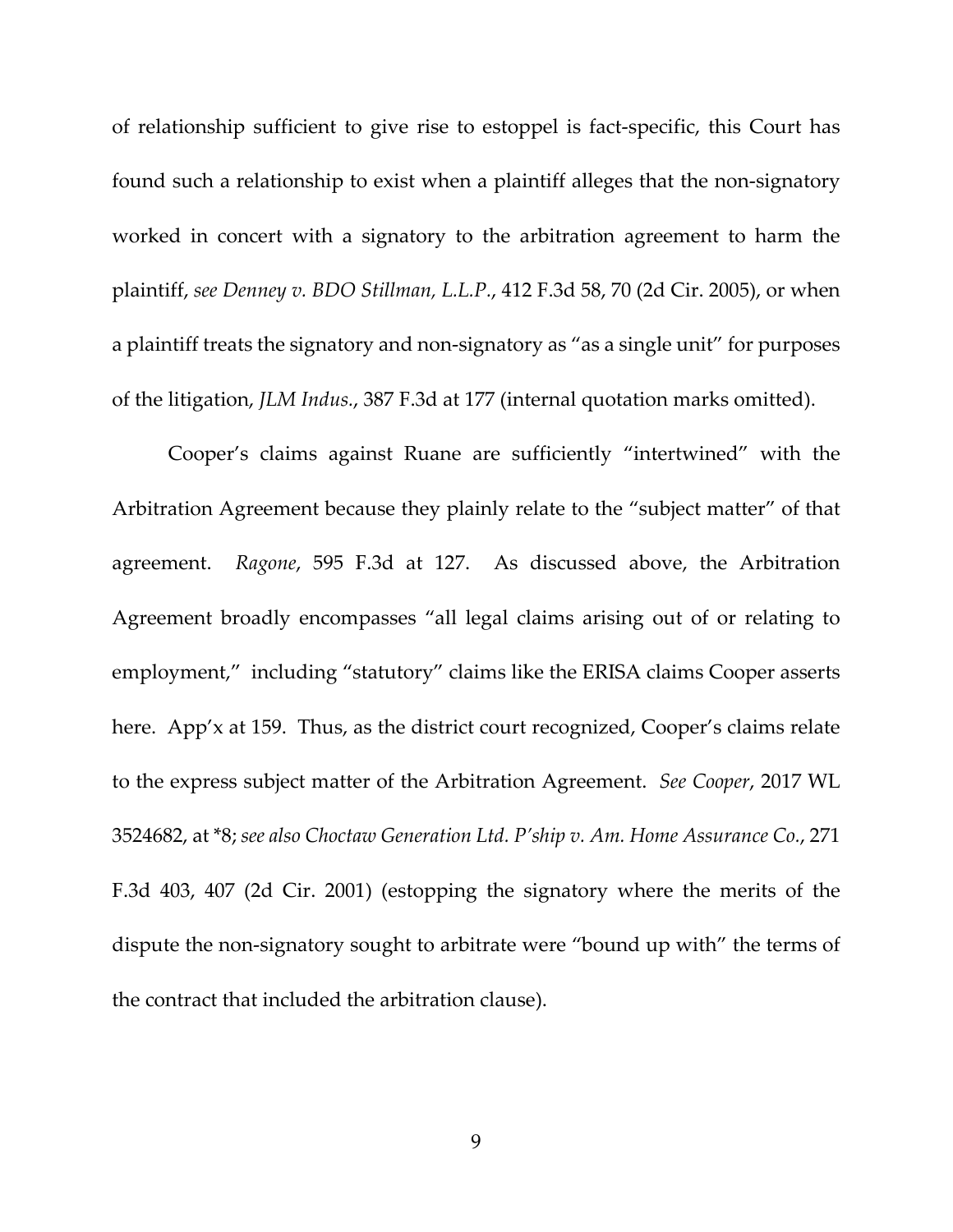Moreover, Cooper's claims against Ruane are "factually intertwined with the dispute" between Cooper and DST. *Ragone*, 595 F.3d at 128. In his complaint, Cooper makes no attempt to distinguish between DST and Ruane, and Cooper's three causes of action are asserted without any differentiation between them. *See*  App'x at 42–46. The fact that Cooper has the same dispute with a signatory to the Arbitration Agreement (DST) and a non-signatory (Ruane) makes clear that his claims against Ruane are sufficiently "intertwined" with that agreement. *See Ragone*, 595 F.3d at 128 (estopping the plaintiff where she had the "same dispute" with the non-signatory as her counter-signatory to the contract containing the arbitration clause).

The closer question is whether this case involves the "presence of the further necessary circumstance of a *relationship* between [Cooper] and [Ruane]" that justifies holding Cooper to the terms of the Arbitration Agreement. *Id.* (emphasis added). Ordinarily, one might not consider the relationship between an employee and his employer's investment manager to be a close one. But as the district court recognized, "Ruane was no stranger to Cooper." *Cooper*, 2017 WL 3524682, at \*6. To the contrary, Cooper was informed about Ruane's role as exclusive manager of the PSA, *see* App'x at 77, 82, 500–01, and DST notified Cooper that he would be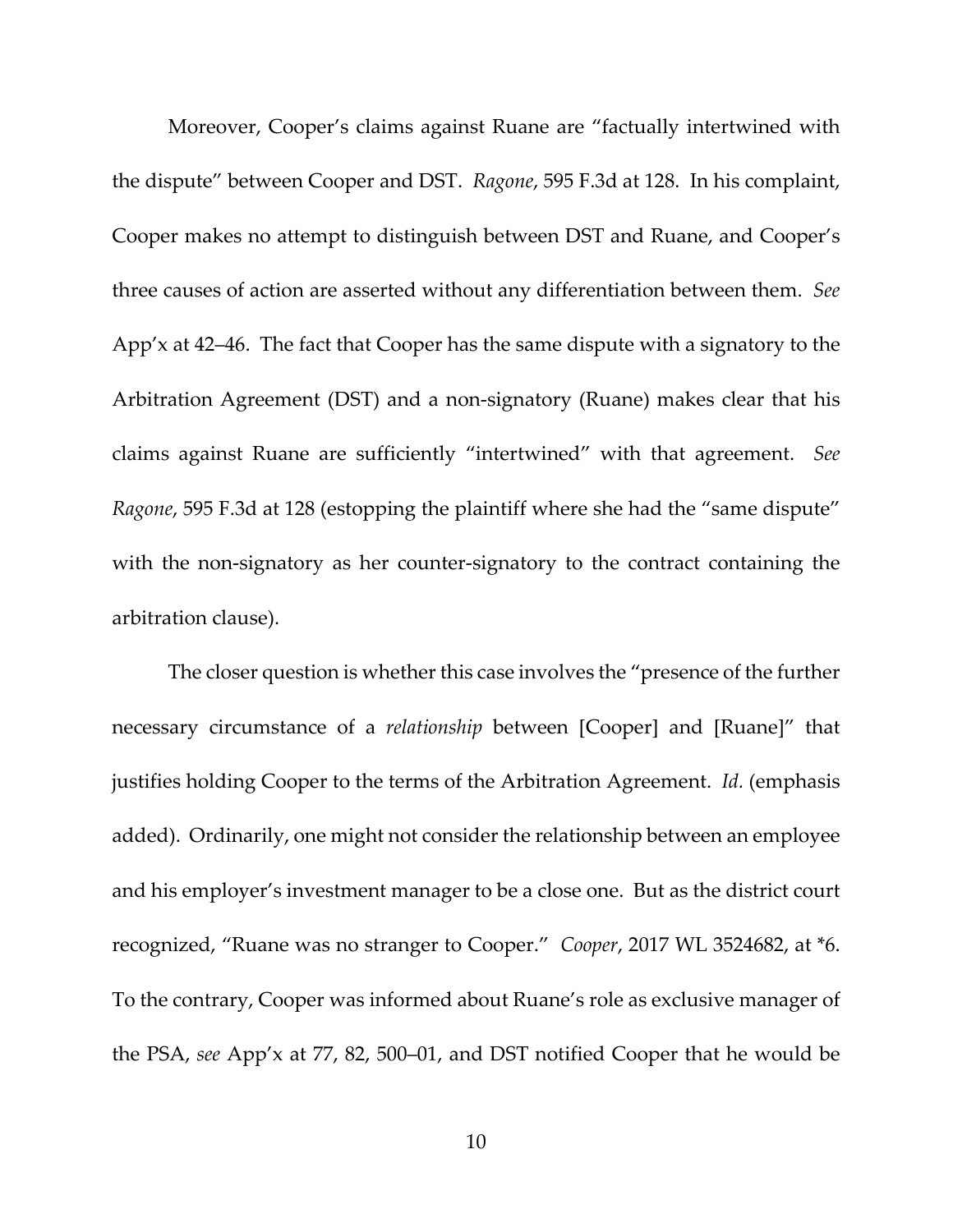responsible for paying Ruane's fees as of January 1, 2013, *id.* at 458–59. In fact, Cooper testified that, in reviewing his account statements online, he was aware that he was personally paying Ruane his pro rata share of Ruane's investment management fees directly from his PSA account. *Id.* at 410.

Even more compelling is the fact that Cooper has treated Ruane and DST as "as a single unit" throughout this litigation, *JLM Indus.*, 387 F.3d at 177 (internal quotation marks omitted), which this Court has found weighs in favor of applying equitable estoppel. For example, in *Denney v. BDO Seidman, L.L.P.*, we considered whether certain defendants associated with Deutsche Bank could compel the plaintiffs to arbitrate their claims, where the plaintiffs had signed consulting agreements containing arbitration clauses to which the Deutsche Bank defendants were not parties. 412 F.3d at 70. The *Denney* court held that the Deutsche Bank defendants were entitled to compel arbitration under the doctrine of equitable estoppel, explaining:

> Having alleged . . . that the Deutsche Bank and [signatory] defendants acted in concert to defraud plaintiffs, . . . and that defendants' fraud arose in connection with [the signatory defendants'] tax-strategy advice, . . . plaintiffs cannot now escape the consequences of those allegations by arguing that the Deutsche Bank and [signatory] defendants lack the requisite close relationship, or that plaintiffs' claims against the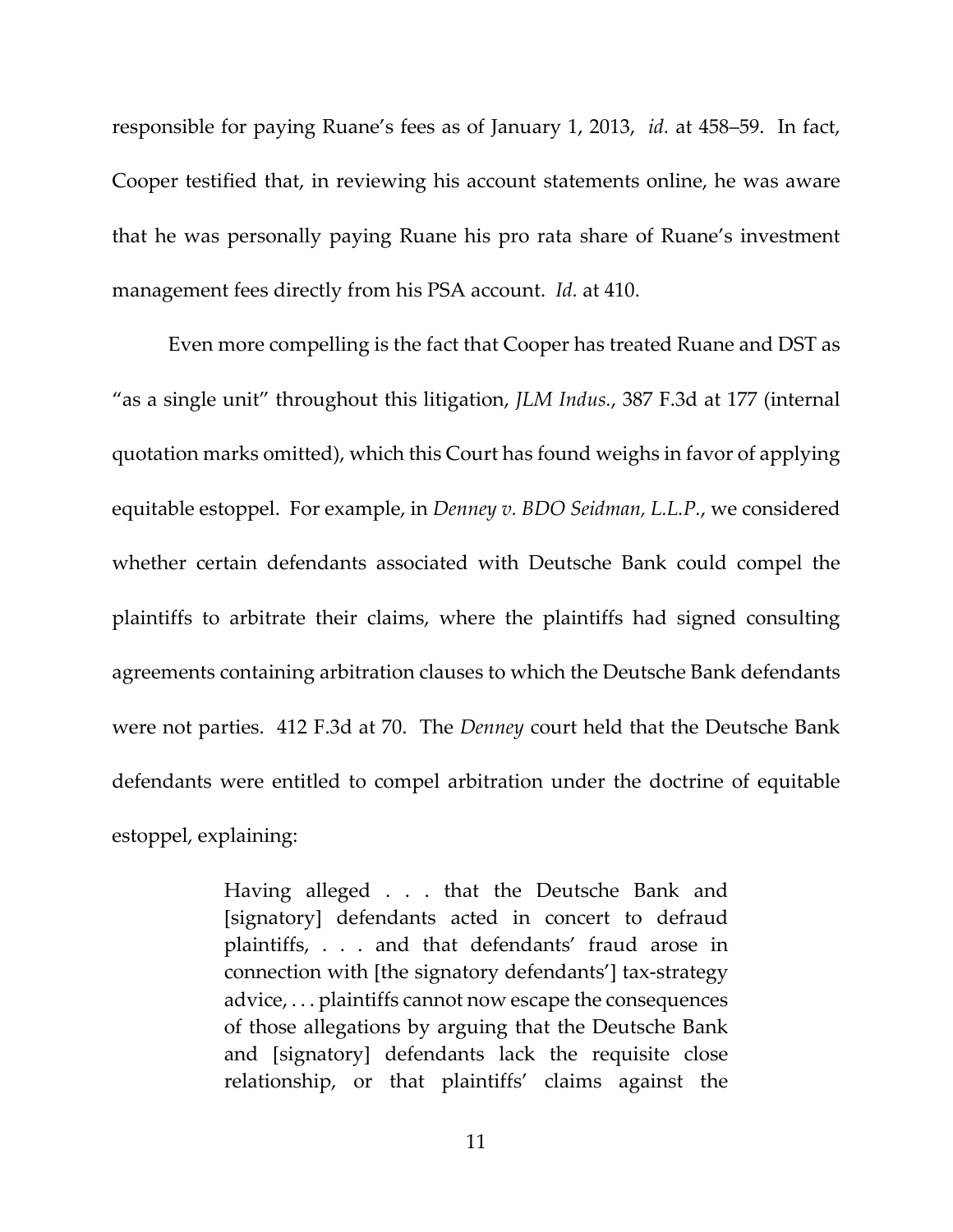Deutsche Bank defendants are not connected to Deutsche Bank's relationship with [the signatory defendants].

*Id.* (citing *Grigson v. Creative Artists Agency, L.L.C.*, 210 F.3d 524, 527 (5th Cir. 2000) (holding that application of equitable estoppel is warranted when the plaintiff "raises allegations of substantially interdependent and concerted misconduct by both the nonsignatory and one or more of the signatories to the contract" (internal quotation marks omitted))).

This same rationale applies to Cooper's claims against Ruane. As the district court recognized, Cooper's "claims against DST and Ruane, as co-fiduciaries, are mutually dependent." *Cooper*, 2017 WL 3524682, at \*7. In his complaint, Cooper alleged that the breaches of fiduciary duty that gave rise to his claims "occurred, at least in part, as a result of severe conflicts of interest between and among the fiduciaries of the DST Plan," which primarily included DST and Ruane. App'x at 14. Cooper further alleged that DST had "a longstanding, symbiotic relationship" with Ruane – which partly explained why DST continued to retain Ruane even after volatility in the PSA, *id.* at 29 – and that DST was "legally responsible for monitoring the investments undertaken by [Ruane] in the PSA," *id.* at 30. In his deposition, Cooper testified that "both DST Systems and Ruane were responsible